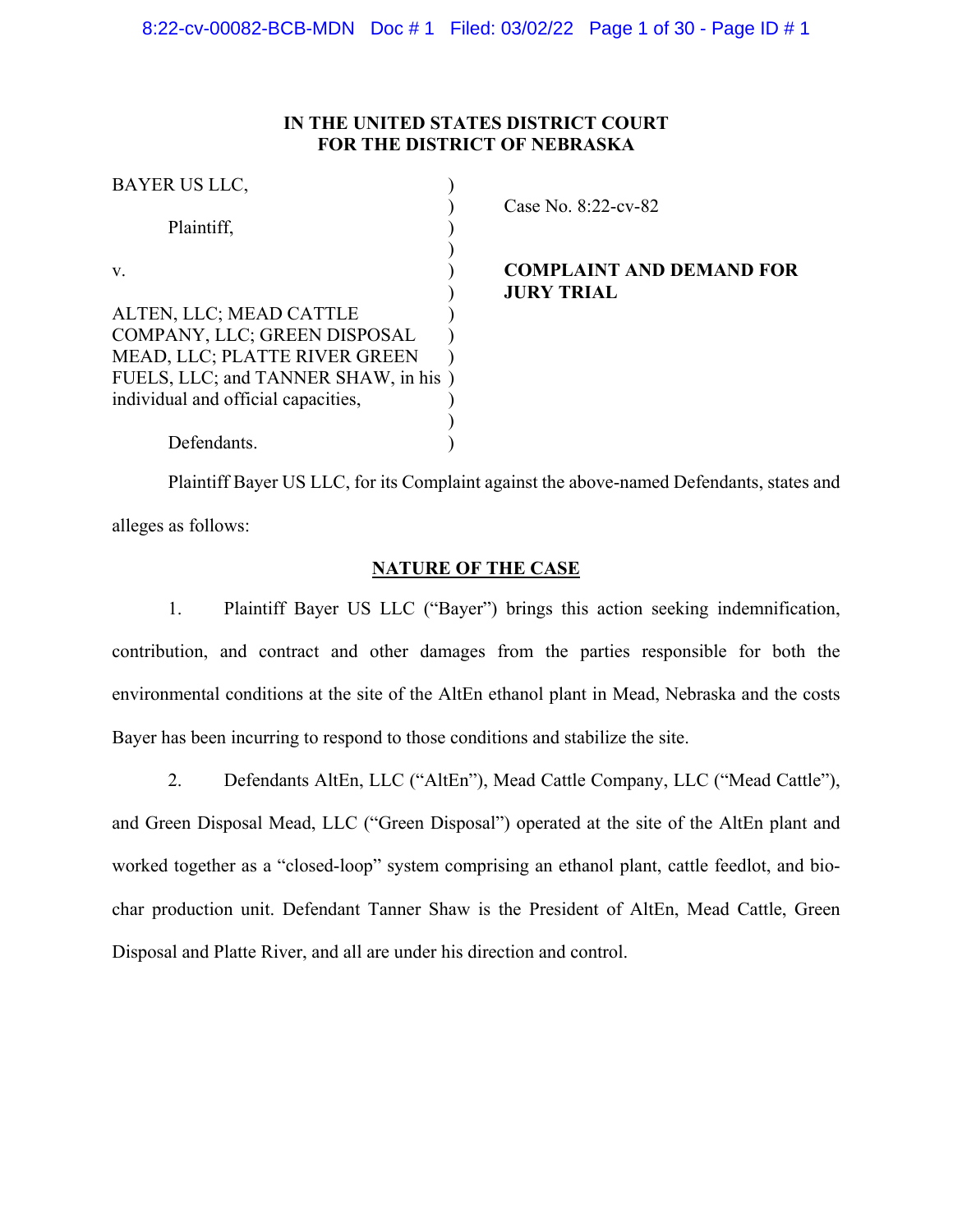### 8:22-cv-00082-BCB-MDN Doc # 1 Filed: 03/02/22 Page 2 of 30 - Page ID # 2

3. In June 2016, Monsanto Company—now an affiliate company of Bayer (collectively referred to as "Bayer")<sup>1</sup> —and AltEn entered into a Renewable Resource Material Agreement that governed the sale of Bayer's treated and untreated seed ("RRM") to AltEn for its use in ethanol production. Under the Agreement, AltEn was obligated to handle and store RRM safely; segregate RRM from other seed whose by-product might be used for livestock feed or agronomic purposes; convert all solid by-products derived from RRM into bio-char; recycle any liquid by-products derived from RRM within the facility; pay Bayer for the RRM; indemnify Bayer; return any unused seed to Bayer; and provide insurance coverage to Bayer as an additional insured under AltEn's liability policies. The Agreement also required AltEn to comply with all applicable environmental laws and regulations and to notify Bayer about environmental incidents and non-compliance at the facility. AltEn was also prohibited from utilizing its relationship with Bayer in promotional or marketing efforts without Bayer's explicit written permission.

4. AltEn failed to properly handle, store, and otherwise manage the RMM and the byproducts from the ethanol manufacturing process in violation of federal and state laws and AltEn's contractual commitments to Bayer. AltEn did not inform Bayer about the numerous notices of non-compliance and violations issued by state regulators. AltEn also failed to pay Bayer for the RRM as AltEn was obligated, and improperly referenced Bayer and/or Monsanto in promotional and marketing efforts without permission. These and other failures led to the release of untreated thin stillage and manure from a tank at the AltEn plant that flowed onto neighboring properties, the stockpiling of thousands of tons of wet cake by-product, and the mismanagement of millions

<sup>&</sup>lt;u>1</u>  $<sup>1</sup>$  In June 2018, an indirect and wholly owned subsidiary of Bayer AG merged with Monsanto Company</sup> with Monsanto surviving the merger. At that time, Monsanto became an indirect and wholly owned subsidiary of Bayer AG. Bayer US LLC and Monsanto Company are indirect and wholly-owned subsidiaries of Bayer AG.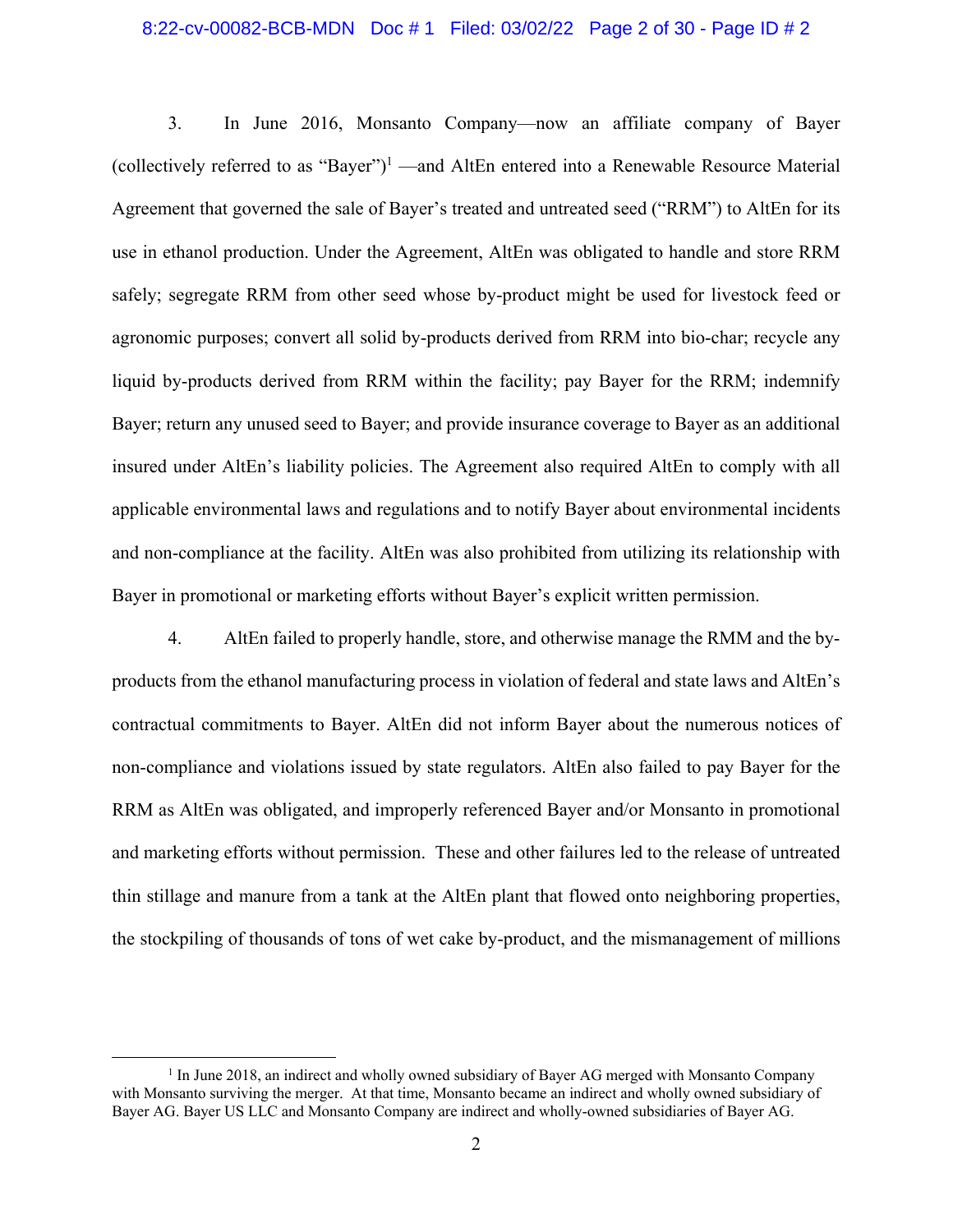### 8:22-cv-00082-BCB-MDN Doc # 1 Filed: 03/02/22 Page 3 of 30 - Page ID # 3

of gallons of wastewater in lagoons that were, under AltEn's management, perilously close to failure.

5. Instead of complying with numerous emergency orders, notices of violations and other directives issued by the Nebraska Department of Environment and Energy ("NDEE") and engaging in remediation efforts, AltEn and its officers and affiliates – led by Tanner Shaw – have (i) abandoned the site, (ii) sold off their assets to prevent their creditors (including the State and Bayer) from having access to assets necessary to perform remediation and reimburse Bayer for the costs it has incurred to respond at the site, (iii) hindered the response and stabilization efforts performed by Bayer and other seed companies, (iv) refused to undertake or participate in any way in those response and stabilization activities, (v) interfered with Bayer's right to obtain insurance proceeds under AltEn's pollution liability policy and (vi) dissipated assets to avoid any responsibility for the environmental problems that Defendants caused.

6. At the request of Federal and State authorities, Bayer conducted extensive emergency response stabilization activities at the site beginning in February 2021.

7. To date, Bayer and other seed companies have spent millions of dollars to stabilize the site and to ensure that the materials abandoned by AltEn were stable and contained so they would not be the source of a potential release from the site. Efforts to date include:

- Reduce water levels in the lagoons below safe operating levels;
- Consolidate and temporarily cover wet cake to eliminate storm water runoff and decrease odor;
- Construct new water storage ponds to hold treated water during the winter weather;
- Treat more than 13 million gallons of contaminated water;
- Develop land-application water-quality standards for treated water;
- Empty and reconstruct the emergency spill basin;
- Remove material from both digesters; and
- Winterize the AltEn physical plant.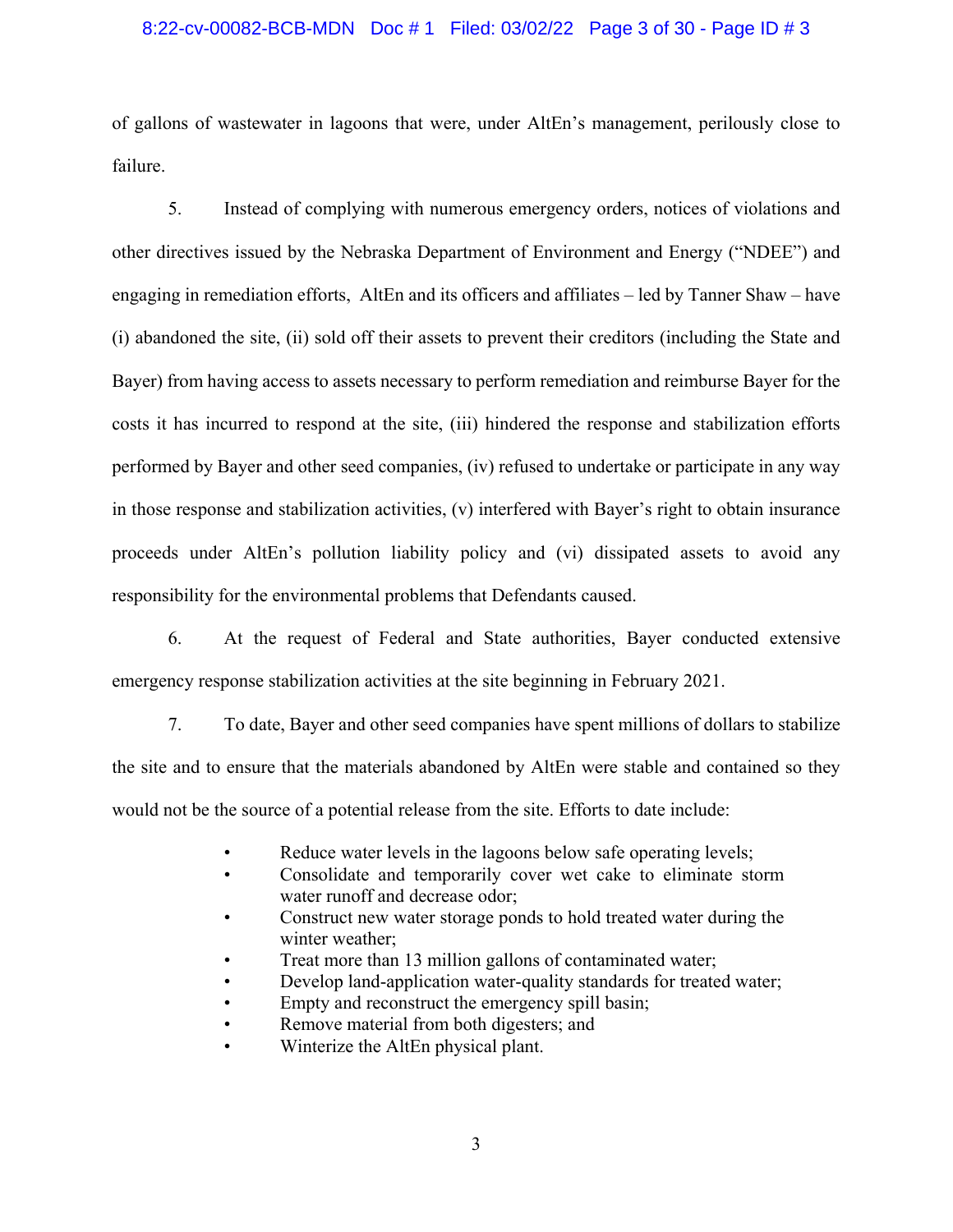### 8:22-cv-00082-BCB-MDN Doc # 1 Filed: 03/02/22 Page 4 of 30 - Page ID # 4

8. As a result of Defendants' abandonment of the site, Bayer and other seed companies have also been forced to pay site utility bills and equipment lease payments in order to facilitate their emergency response efforts.

9. Despite AltEn's contractual obligations to Bayer, AltEn has failed to reimburse Bayer for the costs it is incurring to respond to the conditions at the AltEn facility, and has interfered with its insurance carrier's attempts to investigate and resolve Bayer's coverage claim.

10. Bayer seeks relief against AltEn, Mead Cattle, Green Disposal, Platte River and potentially other related entities to contribute to the costs they caused, are responsible for, and have thus far willfully avoided and prevented from being paid.

## **PARTIES**

11. Plaintiff Bayer US LLC is a Delaware limited liability company with its principal place of business in New Jersey and its sole member is Bayer Corporation which is an Indiana corporation with a principal place of business in New Jersey.

12. Defendant Tanner Shaw ("Shaw") is an individual who, upon information and belief is domiciled in Kansas. Shaw is the individual at the center of a complex web of companies related to the AltEn ethanol plant in Mead, Nebraska. Shaw's relations to the entity defendants are as set out hereinafter. Until at least 2021, Shaw listed 5225 Renner Road, Lake Quivira, Kansas ("the Quivira Mansion") as his mailing address and that of many of the entity defendants.

13. Defendant AltEn, LLC is a Kansas limited liability company with its principal office in Shawnee, Kansas. AltEn is registered as a foreign limited liability company in Nebraska. AltEn owned and operated an ethanol manufacturing plant located at 1344 County Rd. 10, Mead, Nebraska 68041 ("AltEn Facility").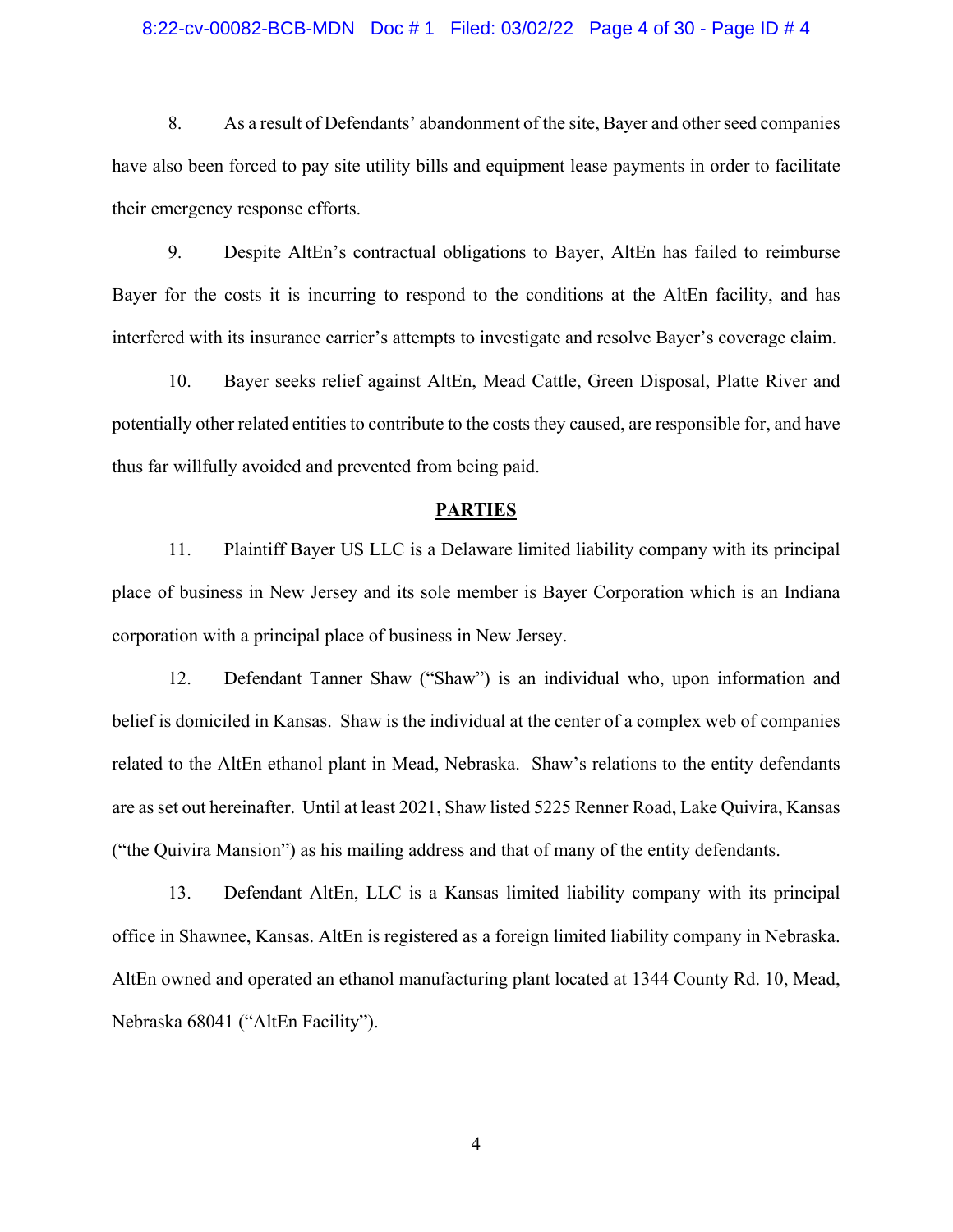### 8:22-cv-00082-BCB-MDN Doc # 1 Filed: 03/02/22 Page 5 of 30 - Page ID # 5

14. Defendant Mead Cattle Company, LLC ("Mead Cattle") is a Nebraska limited liability company. Mead Cattle owned and operated a cattle feedlot located adjacent to the AltEn Facility property at times relevant to this action.

15. Defendant Green Disposal Mead, LLC is a Nebraska limited liability company. Green Disposal owned and operated a bio-char production unit on the AltEn Facility property.

16. Defendant Platte River Green Fuels, LLC is a Kansas limited liability company with its principal office last located at the Quivira Mansion address.

## **JURISDICTION AND VENUE**

17. This Court has diversity jurisdiction over the claims in this case pursuant to 28 U.S.C. § 1332. The parties are citizens of different states, and the amount in controversy exceeds \$75,000.00, exclusive of interest and costs.

18. Bayer US LLC is a Delaware limited liability company with its principal place of business in New Jersey and its sole member is Bayer Corporation which is an Indiana corporation with a principal place of business in New Jersey. Therefore, Bayer US LLC is a citizen of Indiana and New Jersey for purposes of diversity jurisdiction. Upon review of information publicly available to Bayer US LLC, and as explained in the following paragraphs, none of the named Defendants or their respective members or submembers are citizens of Indiana or New Jersey.

19. AltEn is a Kansas limited liability company with its principal office last located at the Quivira Mansion, 5225 Renner Road, Shawnee, Kansas 66217. Upon information and belief, AltEn's known member is Platte River Green Fuels, LLC. Platte River Green Fuels, LLC's known members are E3 Platte River, LLC, and Falcon Energy, LLC. E3 Platte River, LLC's known members are Falcon Energy, LLC and E3 Bio Fuels, LLC. Falcon Energy, LLC is a forfeited Kansas for-profit corporation. E3 Bio Fuels, LLC's known member is Earth, Energy & Environment, LLC. Earth, Energy & Environment, LLC has two members, Dennis Langley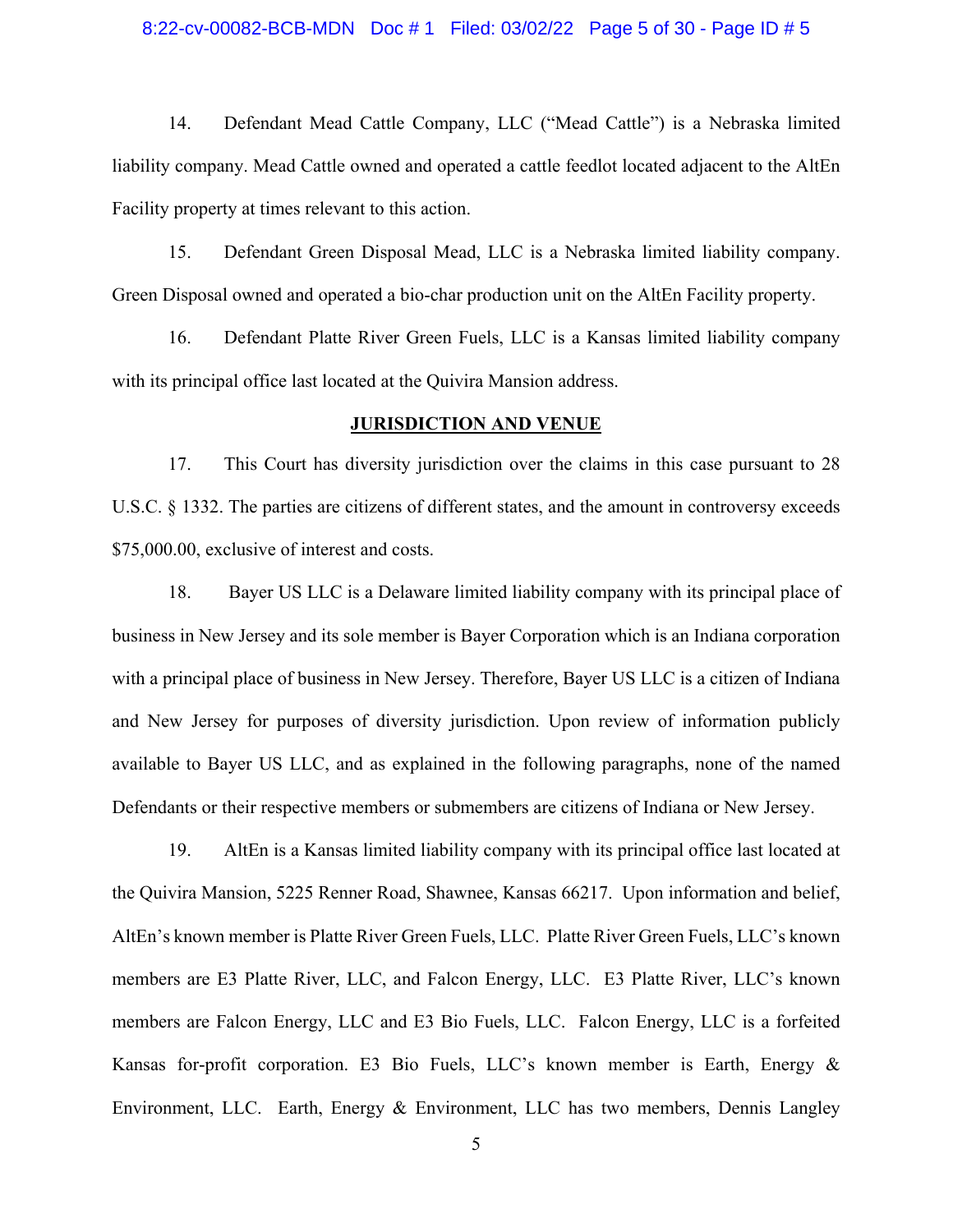### 8:22-cv-00082-BCB-MDN Doc # 1 Filed: 03/02/22 Page 6 of 30 - Page ID # 6

(deceased) and Langley Group Ltd., a Kansas for-profit corporation. All of the members and submembers of AltEn are Kansas entities and share AltEn's principal address, that being the Quivira Mansion. Therefore, upon review of publicly available information, AltEn is a citizen of Kansas for purposes of diversity jurisdiction.

20. Mead Cattle is a Nebraska limited liability company, with its principal office located at 1344 County Road 10, Mead, Nebraska 68041 (the same as the AltEn Facility). Upon information and belief, the members and sub-members of Mead Cattle trace back to one or more of the entities and other persons identified in Paragraph 19, and Mead Cattle is therefore a citizen of Kansas for purposes of diversity jurisdiction.

21. Green Disposal is a Nebraska limited liability company, with its principal office located at 1344 County Road 10, Mead, Nebraska 68041 (the same as the AltEn Facility). Green Disposal owned and previously operated a bio-char production unit at the AltEn Facility. Upon information and belief, the members and sub-members of Green Disposal trace back to one or more of the entities and other persons identified in Paragraph 19, and Green Disposal is therefore a citizen of Kansas for purposes of diversity jurisdiction.

22. Upon information and belief, Tanner Shaw is domiciled in and is a citizen of Kansas for purposes of diversity jurisdiction.

23. At all relevant times, upon information and belief, AltEn, Mead Cattle, Green Disposal, and Platte River were operated and/or managed by the same persons, among whom were Shaw and his late stepfather, Dennis Langley, both residents of Kansas.

24. Venue is proper in this Court under 28 U.S.C. § 1391(b)(2) in that a substantial part of the events or omissions giving rise to the claims occurred in this District, witnesses are located in this District, and other lawsuits concerning similar claims are pending in this District.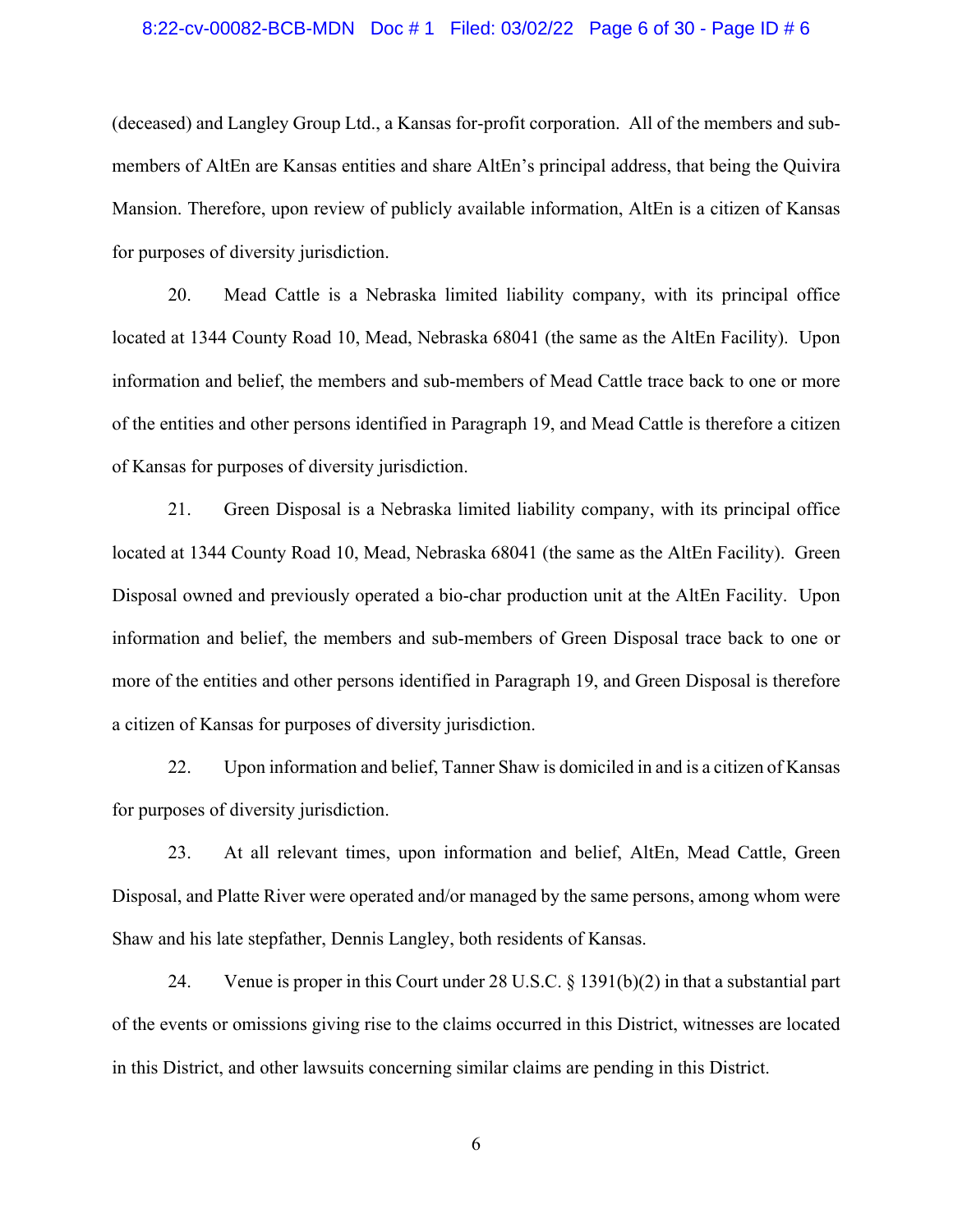# **FACTUAL BACKGROUND**

## **AltEn's Ethanol Manufacturing Facility**

25. The AltEn Facility in Mead, Nebraska, began ethanol manufacturing operations on or about January 2015, and used grain to produce approximately 24,000,000 gallons of ethanol annually.

26. Mead Cattle owned and operated a cattle feedlot located immediately adjacent to the AltEn Facility. The operations were designed to function as a "closed-loop" system whereby Mead Cattle would transfer manure to the AltEn Facility, whose two digesters would then convert the manure into methane used to power the ethanol production. AltEn would convey by-product from the ethanol production, known as wet distiller's grain a/k/a wet cake back to Mead Cattle as feed for the cattle.

27. Green Disposal owned a bio-char unit at the AltEn Facility at all times relevant to this action. The bio-char unit incinerated wet cake into a charcoal-like material known as biochar.

28. The bio-char was stored in large totes made of a flexible, woven fabric called supersacks.

29. The AltEn Facility and Mead Cattle occupied two adjacent lots and shared several common easements.

30. The AltEn Facility, Mead Cattle, and Green Disposal shared an entrance onto the property, and the only entry points were on the Mead Cattle lot.

31. The AltEn Facility and Mead Cattle shared facilities and utilities including a natural gas pipeline.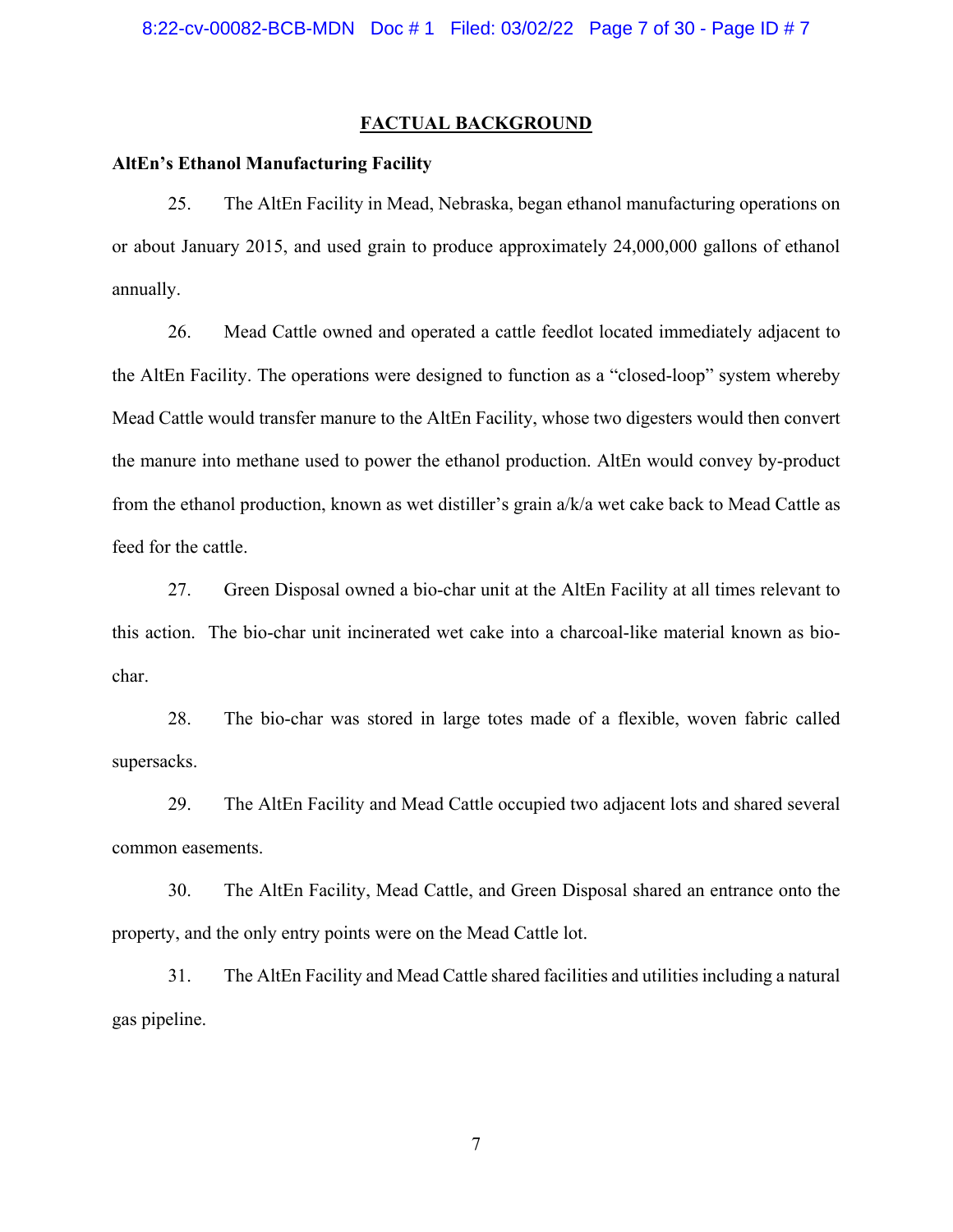#### 8:22-cv-00082-BCB-MDN Doc # 1 Filed: 03/02/22 Page 8 of 30 - Page ID # 8

32. The AltEn facility received discarded food and other feedstocks and acquired various raw products for its operations, many of which remain on the facility and will require management.

33. AltEn marketed what it called a "Green Recycling Program" to agricultural companies like Bayer, under which the companies would supply corn, wheat, sorghum, milo seed, and other grains (collectively, "Seed") to AltEn for use in its ethanol manufacturing process. See, e.g., Exh.2, AltEn 2020 email soliciting seed companies' participation.

34. Bayer, AgReliant Genetics, Beck's Superior Hybrids, Pioneer/Corteva, Syngenta Seeds, and WinField Solutions (collectively, "Seed Companies") were among many companies that sent Seed to the AltEn Facility.

## **Bayer's Contracts with AltEn**

35. In June 2016, Bayer and AltEn entered into the RRM Agreement to sell RRM to AltEn for its use in ethanol production. A copy of the RRM Agreement as amended by two subsequent contract Amendments are attached, and incorporated herein, as Exhibits 1, 1-A and 1- B.

36. According to the RRM Agreement, acceptance of RRM by AltEn transferred all title, risk of loss and all other incidents of ownership from Bayer to AltEn. See Exh. 1, RRM ¶ 6.

37. The 2016 RRM Agreement obligated AltEn to pay Bayer \$25 per ton of RRM. See Exh.1, RRM-Exhibit A, ¶ 10. The Amendments to the 2016 RRM Agreement updated the payment amounts and total outstanding owed to Bayer. See Exhs. 1A and 1B.

38. By entering into the RRM Agreement, AltEn represented and warranted to Bayer that: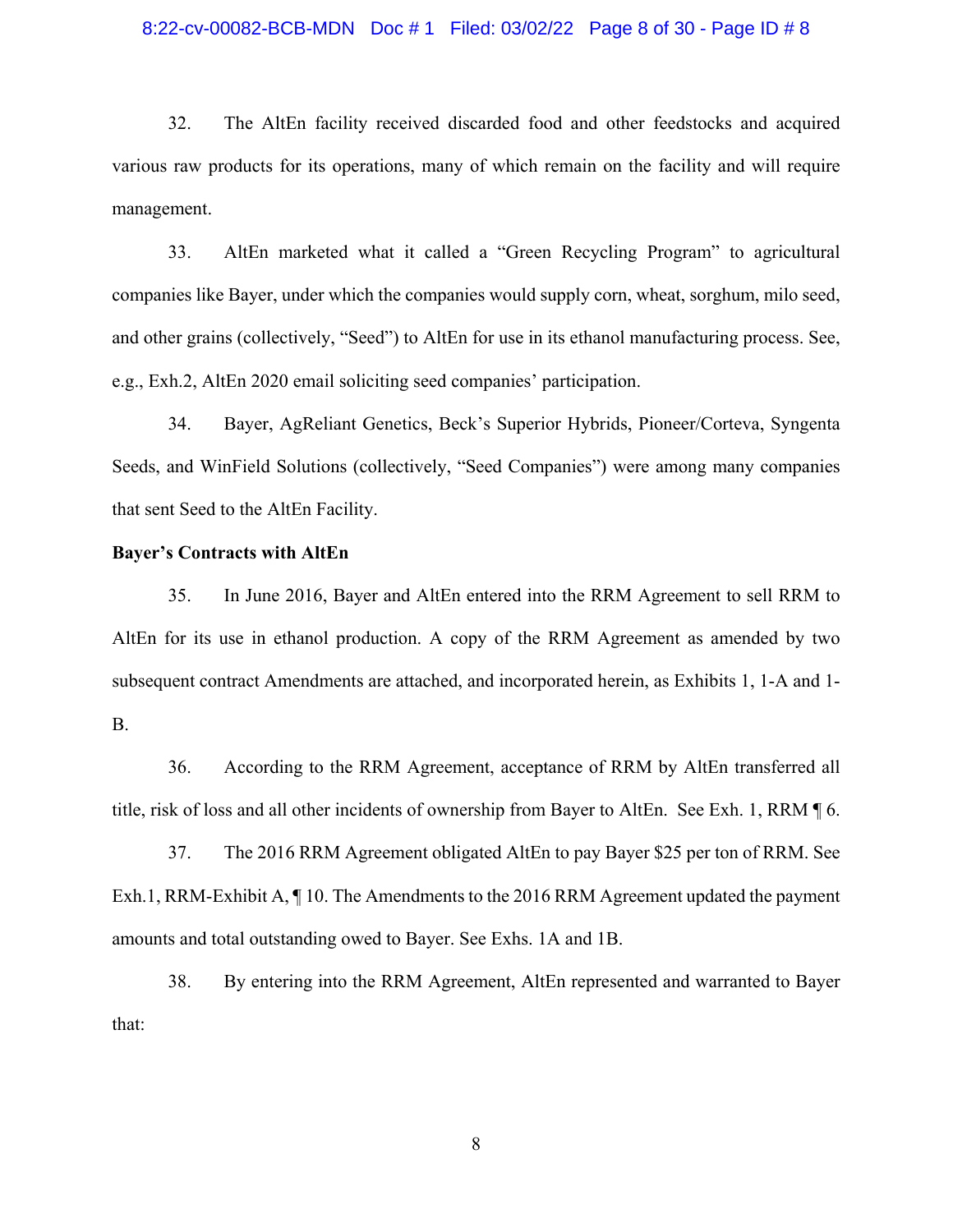a) AltEn was engaged in the business of using RRM for ethanol production and had "the requisite experience, knowledge and expertise; suitable facilities; qualified personnel; and legal right to utilize the RRM supplied hereunder to produce ethanol;"

b) AltEn was "in compliance with and, in utilizing RRM, shall remain in compliance all applicable laws, ordinances, orders, rules, regulations and actions of the United States, EPA, NDEQ and any state or political subdivision thereof or other governmental unit or agency…;"

c) AltEn had obtained, is in compliance with, shall keep in effect, and shall remain in compliance with all permits, licenses and certifications necessary for utilizing RRM for ethanol production as contemplated.

See Exh. 1, RRM ¶ 7.

39. The RRM Agreement required AltEn to promptly notify Bayer of federal, state, or local warnings, citations, indictments, claims, notices of violations, lawsuits or other proceedings related to AltEn's use of RRM. See Exh. 1, RRM ¶ 12.

40. The RRM Agreement obligated AltEn to convert all solid by-products resulting from use of the RRM into bio-char and to recycle all liquid by-products entirely within AltEn's facilities. In no event was AltEn permitted to use any by-products from Bayer RRM for livestock feed or for agronomic purposes. AltEn agreed to handle, store, and process RRM so that it was segregated from seed whose by-products from ethanol manufacturing might be used for livestock feed or agronomic purposes. See Exh. 1, RRM ¶ 8.

41. The RRM Agreement prohibited AltEn from referring to Bayer or any of Bayer's subsidiaries or use or refer to any of Bayer's trademarks including logos and taglines in any way, including but not limited to promotional and marketing materials or press releases, without prior written permission from Bayer except as necessary to provide services under the Agreement. See Exh. 1, RRM ¶ 9.

42. Under the RRM Agreement, AltEn was obligated to indemnify Bayer from and against "any and all third-party or direct claims, liabilities, suits, proceedings, judgments, orders, fines, penalties, damages (special, incidental, consequential, or indirect), losses, costs, and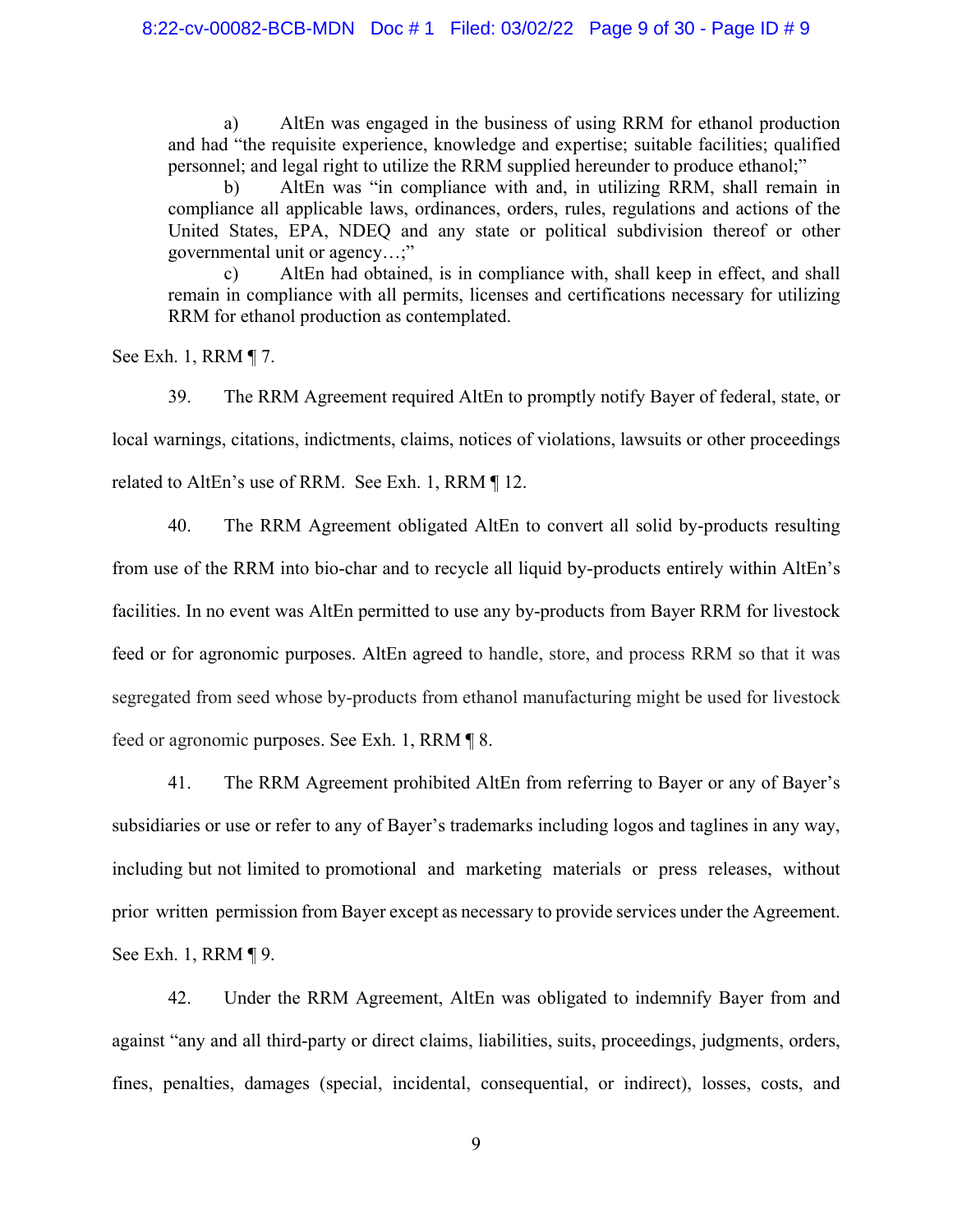## 8:22-cv-00082-BCB-MDN Doc # 1 Filed: 03/02/22 Page 10 of 30 - Page ID # 10

expenses" arising out of or connected with any RRM following delivery, AltEn's and its contractors' activity under or related to the RRM Agreement, negligent acts or omissions by AltEn or its employees or agents, or any failure by AltEn or its employees or agents to comply with the RRM Agreement. Such covered damages include but are not limited to "damage to or loss or destruction of any property" and "any contamination of, injury or damage to or adverse effect on persons, animals, aquatic or wild life, vegetation, waters, air, land or the environment." See Exh. 1, RRM ¶ 10.

43. The RRM Agreement also obligated AltEn to include Bayer as an additional insured on several types of insurance policies, including \$2 Million worth of Comprehensive General Liability coverage and \$1 Million of Excess/Umbrella coverage. See Exh. 1, RRM ¶ 11.

## **AltEn's Ethanol Production Practices**

44. Not long after the AltEn Facility started producing ethanol in 2015, AltEn began storing wet cake in piles at various locations on the AltEn property.

45. On October 23, 2018, AltEn applied to the Nebraska Department of Agriculture ("NDA") to register its distiller's grain by-product as a soil conditioner, and AltEn received a label for such use.

46. In the following months, NDA collected samples of AltEn's distiller's grain, and lab analysis showed detectable concentrations of pesticides.

47. Based in part on the lab results, NDA determined the registered soil conditioner was adulterated and issued a Stop-Use and Stop-Sale Order that prohibited the use of AltEn's distiller's grain (wet cake) as a soil conditioner, and accordingly AltEn cancelled the registration of its distiller's grain as a soil conditioner on August 14, 2019.

48. AltEn did not inform Bayer about the NDA Stop-Use and Stop-Sale Order.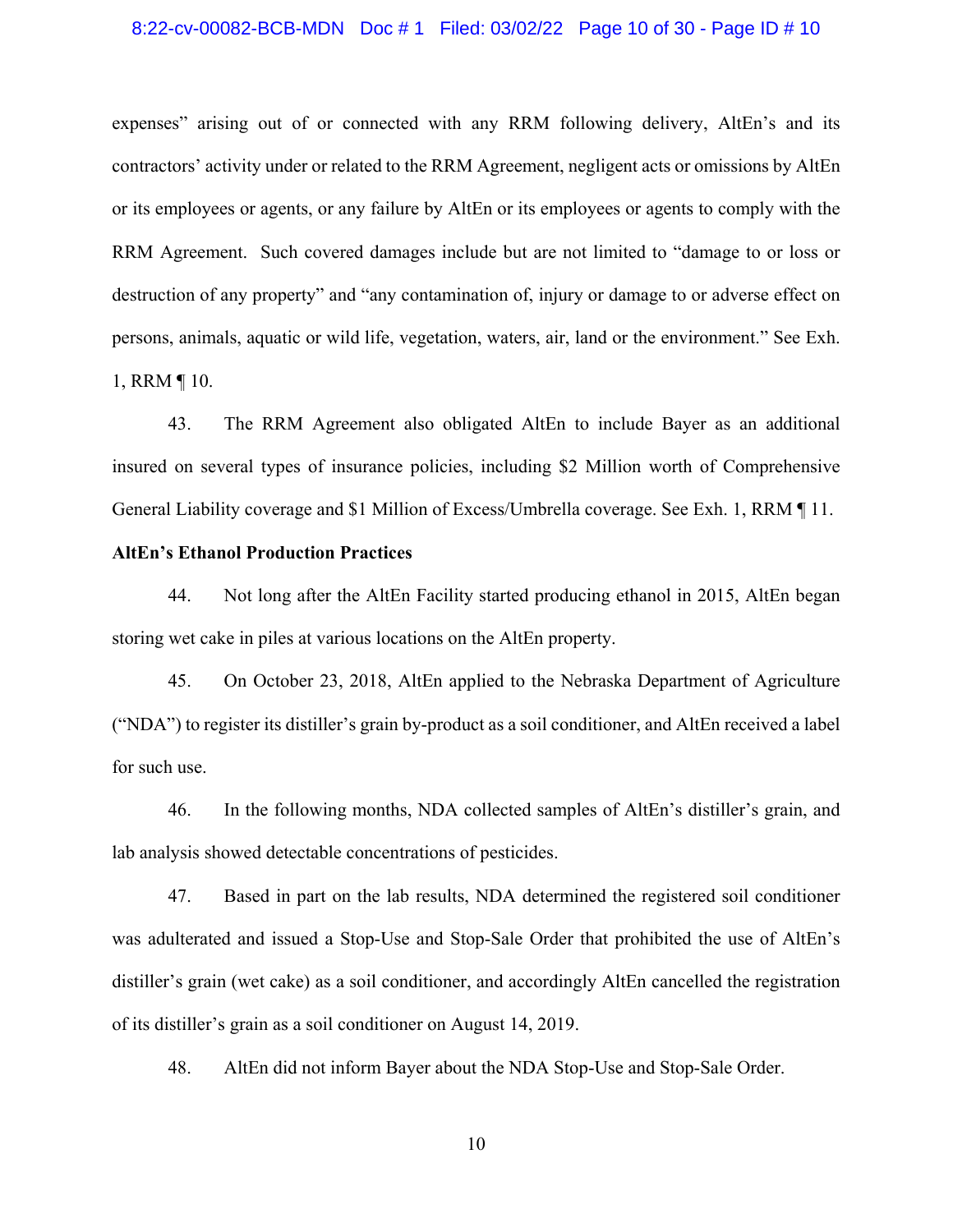### 8:22-cv-00082-BCB-MDN Doc # 1 Filed: 03/02/22 Page 11 of 30 - Page ID # 11

49. On September 23, 2019, NDEE issued a Notice of Violation ("NOV") to AltEn for waste disposal violations, including operating a solid waste management facility on its property without a permit, and prohibited AltEn from stockpiling the distiller's grain onsite and required disposal of the distiller's grain at a permitted solid waste management facility. After receiving the NOV, AltEn continued to stockpile distiller's grain onsite without submitting a disposal plan or having a solid waste management permit as ordered in the NOV.

50. AltEn did not inform Bayer about the NOV.

51. By February 2020, Green Disposal was also facing environmental violations and entered into a Consent Decree with NDEE to allow limited operation and testing of its bio-char unit at the AltEn Facility. NDEE took samples of the material generated by the bio-char unit in March 2021, and test results indicated that the bio-char contained detectable levels of pesticides.

52. AltEn did not inform Bayer about Green Disposal's environmental violations.

53. On February 1, 2021, NDEE conducted a site visit and inspected three lagoons (West, Northeast, and Southeast Lagoons) at the AltEn Facility and found that each lagoon was operating in excess of its maximum operating depth and within the area designed for freeboard. NDEE also found that lagoon liners had not been repaired as required by the NOV and were badly damaged.

54. On February 4, 2021, NDEE issued a Complaint and Order requiring AltEn to immediately cease discharge of industrial wastewater into its wastewater lagoons.

55. In response to NDEE's Complaint and Order, AltEn shut down the AltEn Facility on February 8, 2021, and stopped its ethanol production.

56. Bayer visited the Site after the shutdown and determined that AltEn had not been following the contract requirements. AltEn had become lax in meeting specific requirements of its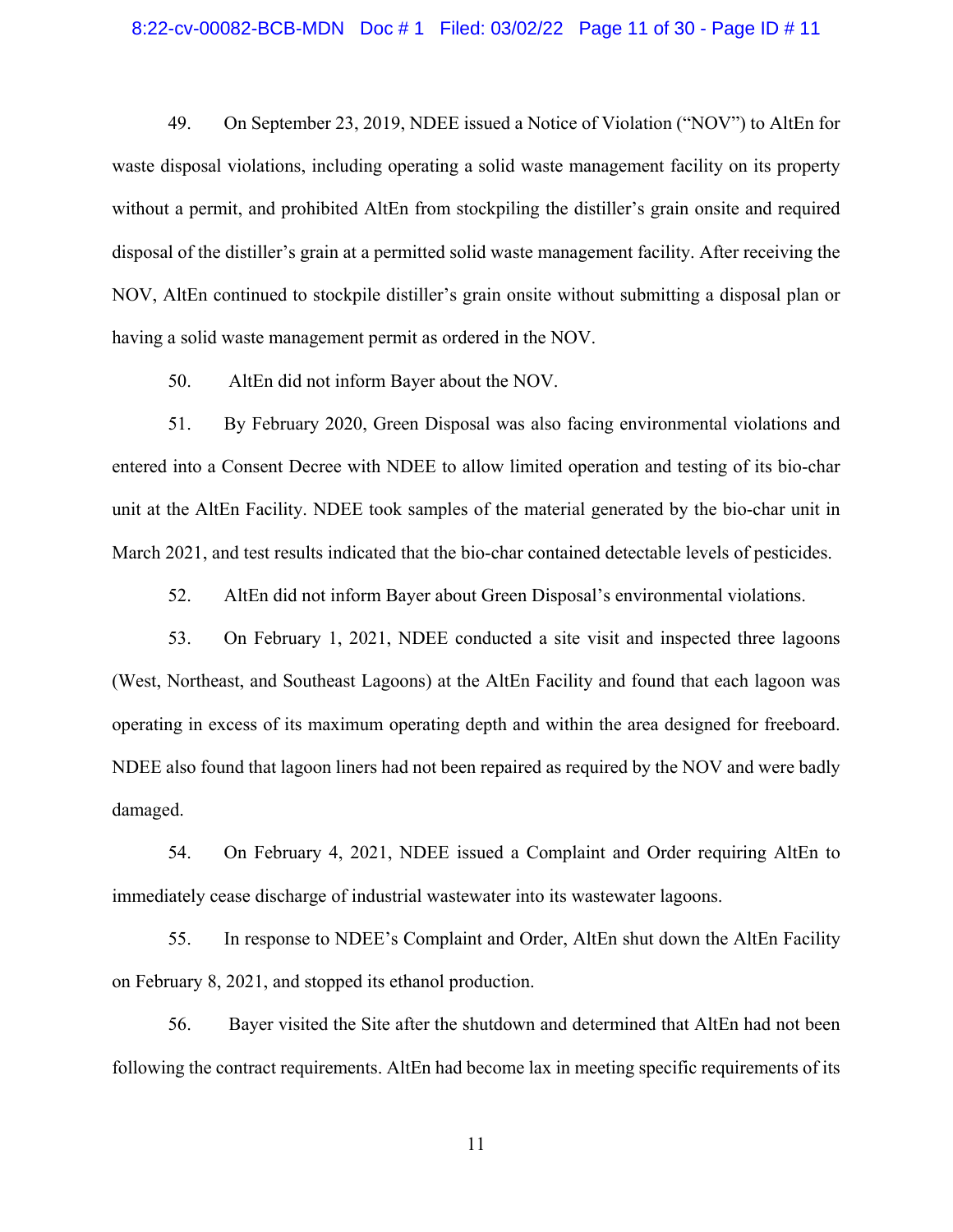### 8:22-cv-00082-BCB-MDN Doc # 1 Filed: 03/02/22 Page 12 of 30 - Page ID # 12

contract, which included segregating the RRM, not using RRM for agronomic purposes, running solid by-products generated from RRM through its bio-char unit, recycling liquid wastewater generated from RRM on site, and informing Bayer of any violations of local, state or federal regulations.

# **February 2021 Discharge Event from AltEn Digester**

57. On February 12, 2021, a frozen valve failure/blowout on one of the two 4-million gallon capacity anaerobic digesters at the AltEn Facility resulted in the release of thin stillage and manure.

58. The discharge of these materials, which was uncontrolled and unpermitted, flowed onto and off the AltEn Facility property into a drainage ditch and onto neighboring properties located as far as 4.5 miles from the digester tank.

59. The two 4-million-gallon digesters at the AltEn Facility were designed to produce methane using two inputs: (1) thin stillage from the fermentation process; and (2) manure from the Mead Cattle feedlot.

60. Mead Cattle's permits provided for expected flows into AltEn's methane digester, and AltEn's operating permits reflect the receipt of substantial flows of manure from Mead Cattle.

61. The material released in February 2021 was black in color, indicating it likely included manure from Mead Cattle.

62. Subsequent testing of ten emergency lagoon sludge samples in October 2021 showed the presence of animal by-product residues in AltEn's emergency lagoon. All emergency lagoon samples contained fecal coliform indicating the presence of animal by-product residues, and more than 99% of saturated fat in lagoon samples was from sources other than soil and wet cake.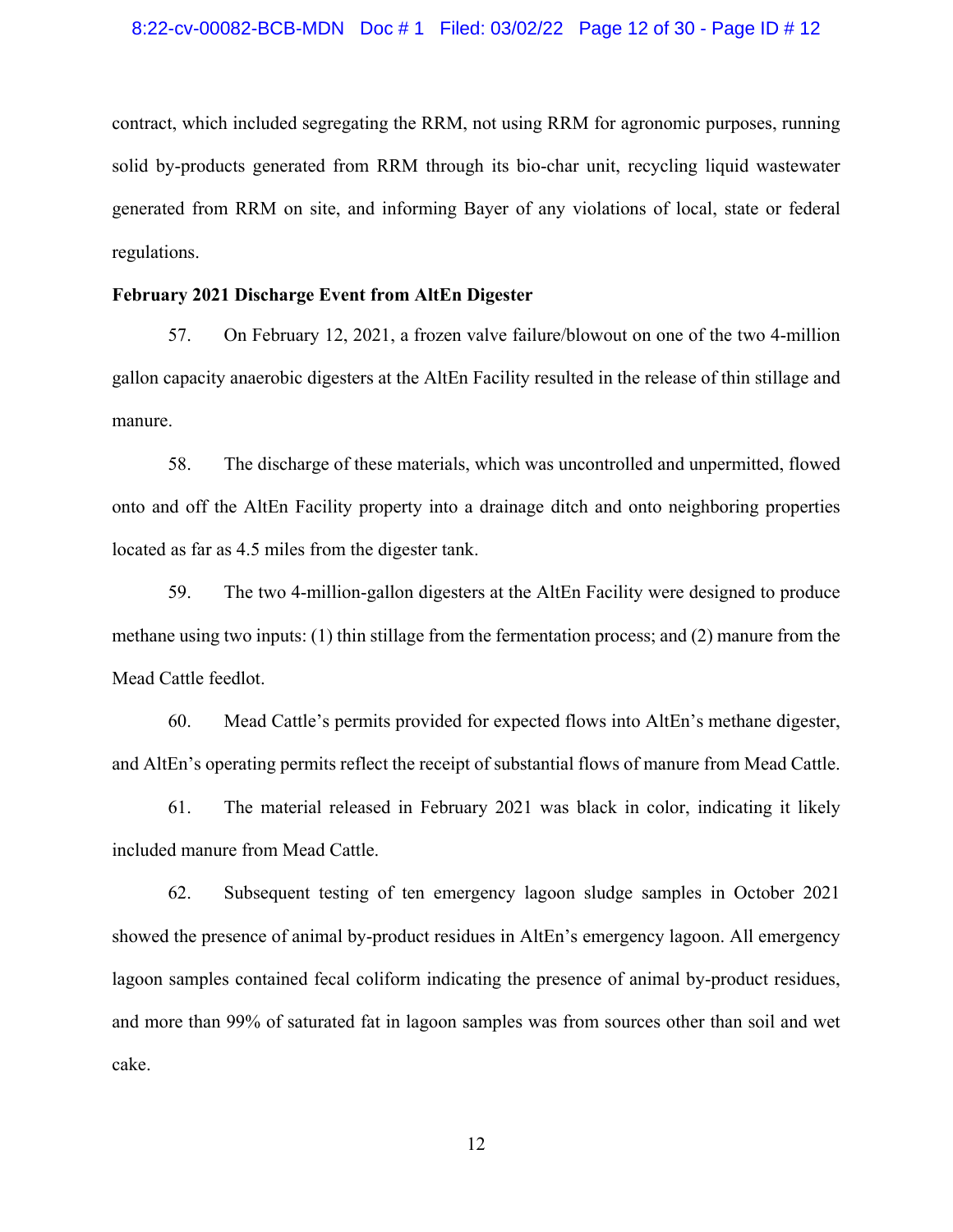### 8:22-cv-00082-BCB-MDN Doc # 1 Filed: 03/02/22 Page 13 of 30 - Page ID # 13

63. On February 17, 2021, the NDEE issued a letter of non-compliance to AltEn, instructing AltEn to undertake efforts to mitigate and clean up the February 2021 discharge from the AltEn Facility.

64. On February 20, 2021, after AltEn failed to adequately address the discharge and was otherwise nonresponsive to NDEE's mandates, NDEE issued an Emergency Order and Complaint ("Emergency Order") requiring AltEn's immediate action to mitigate the discharge. The Emergency Order also prohibited AltEn from resuming commercial and industrial operations until the discharge had been sufficiently remediated and would not further threaten or harm public health and the environment.

65. On March 1, 2021, Nebraska's Attorney General filed a Complaint in State court against AltEn in the District Court of Saunders County, Nebraska, for violating the Emergency Order and for violations of the Nebraska Environmental Protection Act ("NEPA"), the Integrated Solid Waste Management Act ("ISWMA"), and permit conditions.

# **Bayer's Response Following the February 2021 Discharge Event**

66. Following the February 2021 discharge event, NDEE and the United States Environmental Protection Agency ("EPA") engaged with Bayer and other Seed Companies and requested assistance in responding to the environmental conditions at the AltEn Facility.

67. Due to AltEn's inability and ineptness to respond to the environmental conditions at the AltEn Facility, Bayer contracted with an environmental remediation firm skilled in emergency response, Clean Harbors, to address the digester release.

68. AltEn staff initially oversaw the effort with input from Bayer personnel consultatively.

69. Bayer's role expanded to address NDEE's directives to AltEn at the request of EPA and State officials.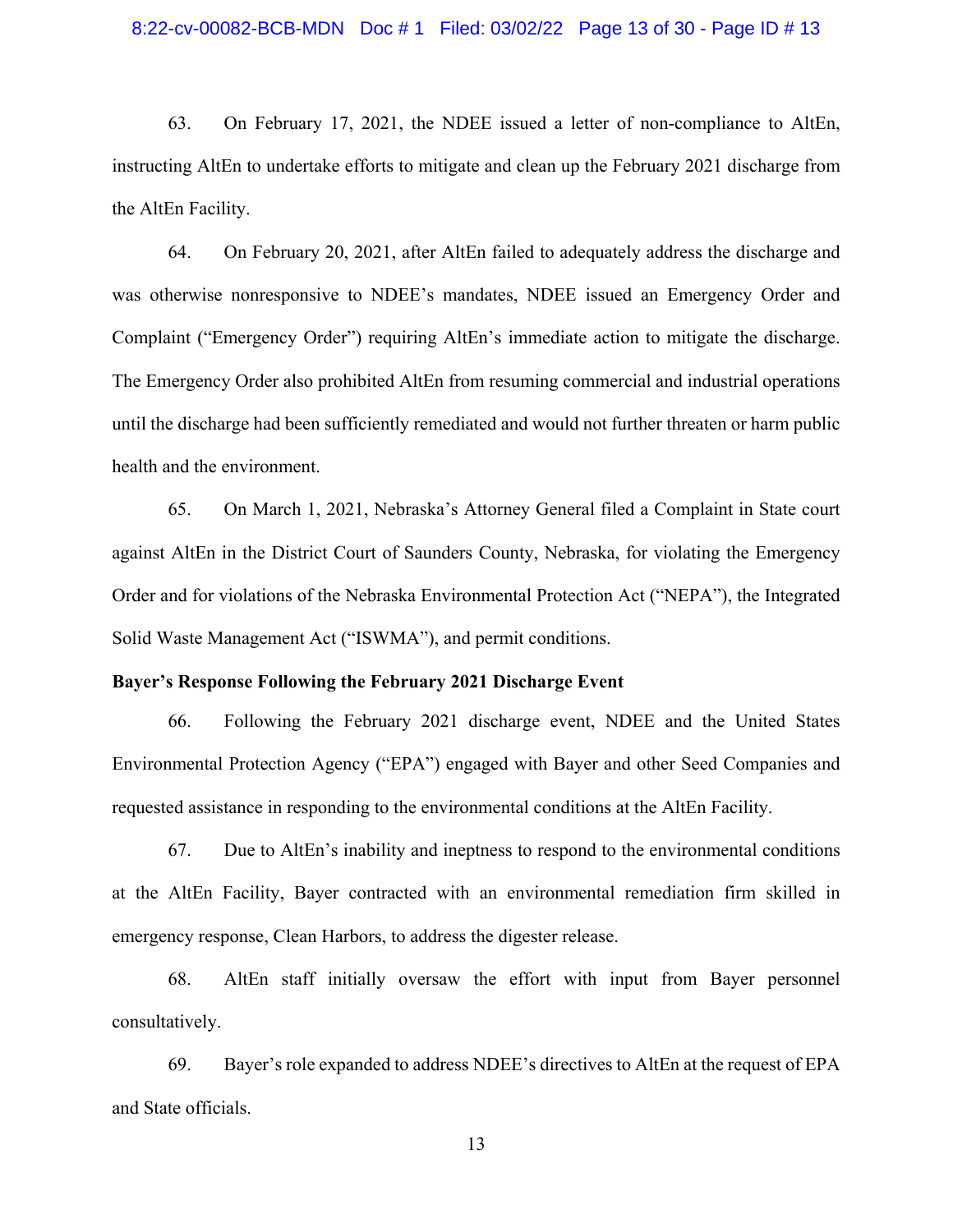## 8:22-cv-00082-BCB-MDN Doc # 1 Filed: 03/02/22 Page 14 of 30 - Page ID # 14

70. Initial response efforts focused on drawing down lagoons to safer levels and erecting berms to control storm water runoff from the Site. Bayer incurred and paid costs in the initial response work in February and March 2021 alone of approximately \$1.5 Million.

71. As Bayer's role grew, it coordinated with other AltEn seed customers to form a coalition known as the AltEn Facility Response Group ("AFRG").

72. The AFRG signed a Memorandum of Agreement ("MOA") with NDEE under the Nebraska's Voluntary Cleanup Program ("VCP") regarding an interim response and site stabilization measures at the AltEn Facility which the AFRG has been funding to date. Bayer has incurred millions of dollars in additional costs as part of this work.

# **Defendants Abandoned the AltEn Facility, their Cleanup Obligations, and their Contractual Duties to Insure and Indemnify Bayer.**

73. While Bayer has been engaged in response and stabilization activities at the AltEn site, Defendants have not undertaken any efforts to remediate or stabilize the AltEn Facility.

74. AltEn began laying off their employees as early as February 2021, and by mid-April 2021, had effectively abandoned the site and its responsibilities.

75. AltEn made no efforts to properly decommission the ethanol plant and leave the site in a safe and secure state.

76. AltEn has abandoned large quantities of hazardous chemicals and fuel in multiple tanks and piping within the AltEn Facility. These hazardous chemicals include combustible liquids, acids, and high pH materials that may present aquatic, respiratory, and other hazards.

77. AltEn has financially abandoned the site, including its debts and obligations to a growing list of vendors, who are now approaching the AFRG to request that the AFRG take over AltEn's outstanding financial responsibilities. Several contractors have refused to perform work at the AltEn Facility due to nonpayment from AltEn.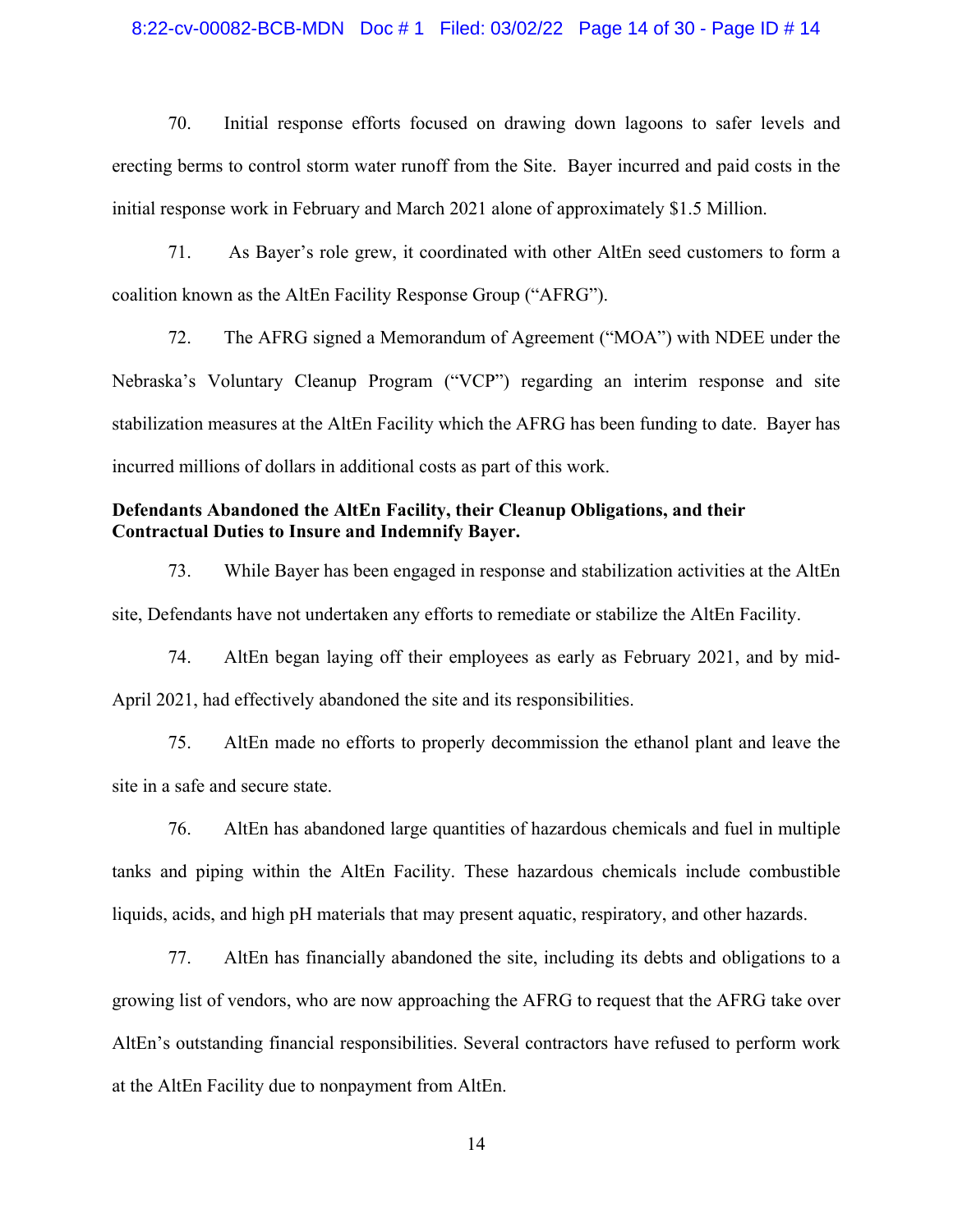#### 8:22-cv-00082-BCB-MDN Doc # 1 Filed: 03/02/22 Page 15 of 30 - Page ID # 15

78. AltEn was awarded more than \$210,000 in COVID-19 relief money by the Nebraska Department of Economic Development in November 2020, just months before it shut down the AltEn facility and financially abandoned the site.

79. AltEn has failed to maintain the property by leaving storm damage unrepaired and not providing site security, weed control, mowing, or snow removal and remains in violation of certain permit compliance requirements.

80. AltEn has failed to pay any utility bills and contractors for maintenance of the site, leaving Bayer and the other Seed Companies to pay the gas and electric bills in order to perform the stabilization efforts at the AltEn Facility. The AFRG has also had to assume leases for office buildings and equipment while they stabilize the Site.

81. AltEn has failed to pay property taxes for the AltEn Facility site, and on or about February 15, 2022, Saunders County issued a Property Tax Distress Warrant to AltEn in the amount of \$23,274.20 for tax year 2021.

82. When Bayer presented its demands for indemnification to AltEn, along with invoices paid for February and March 2021 response expenses totaling approximately \$1.5 million (only a portion of the total expenses Bayer has incurred to date), AltEn produced a copy of a pollution liability policy ("PLP") issued by Allied World Assurance Company (U.S.) Inc. ("Allied World") and represented to Bayer that the policy covered the claims.

83. On March 12, 2021, Bayer sent Allied World a written Notice of Claim and Demand for reimbursement of the approximately \$1.5 Million expended on the initial site response efforts following the digester spill.

84. On October 25, 2021, Bayer learned that AltEn had submitted the Clean Harbor invoices to Allied World as part of its own claim under the PLP, falsely representing that AltEn –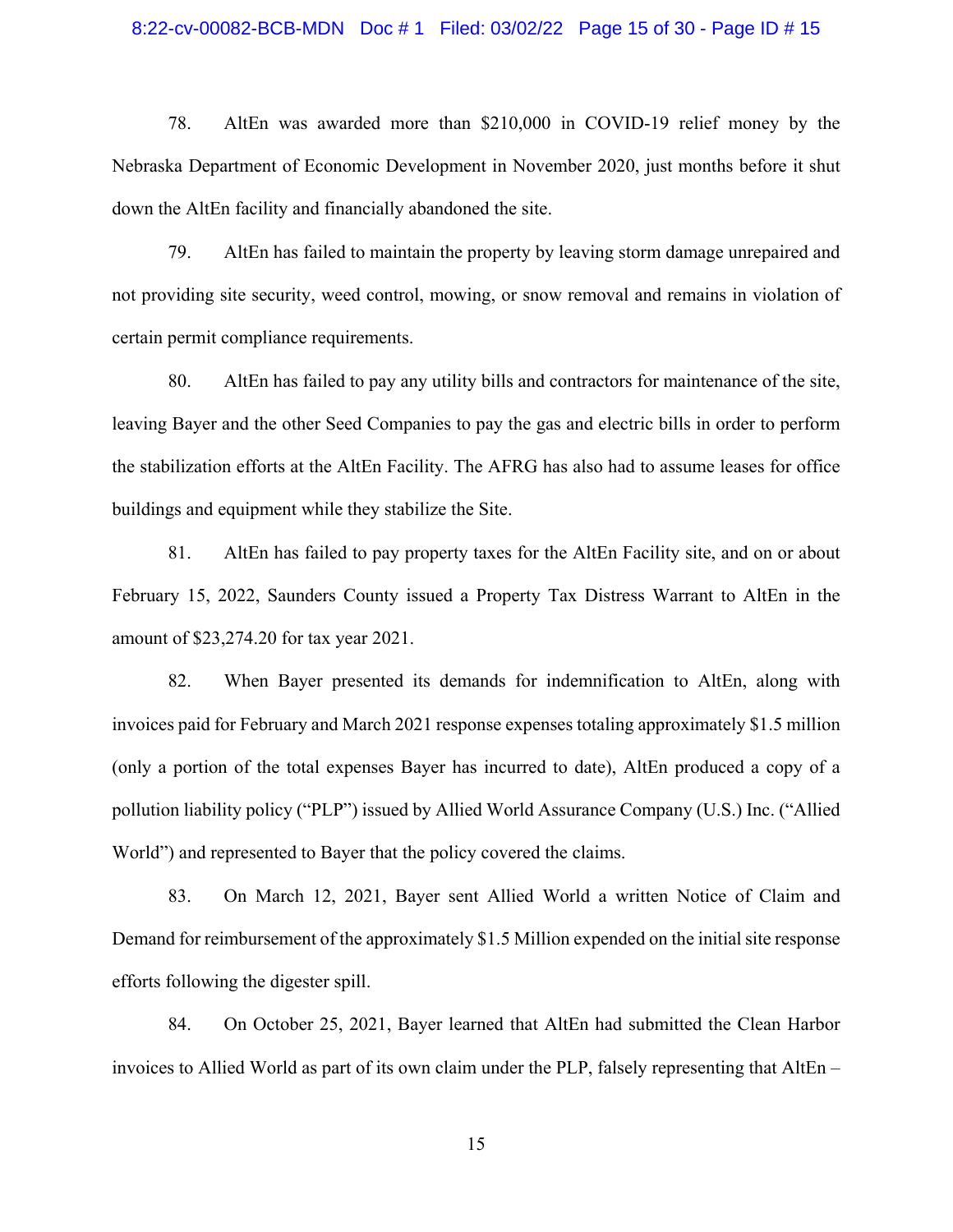### 8:22-cv-00082-BCB-MDN Doc # 1 Filed: 03/02/22 Page 16 of 30 - Page ID # 16

not Bayer –had incurred the expenses. At the same time, it was revealed that AltEn was actively engaged in a campaign designed to block Allied World from reimbursing Bayer on its claim to the insurance proceeds.

85. Bayer and the other Seed Companies have encountered on-going difficulties in obtaining timely and cooperative assistance from AltEn on administrative duties, including, for example, permit applications/renewals required for stabilization activities.

86. One example of AltEn's obstruction and malfeasance occurred when AltEn personnel showed up unannounced to dismantle and sell-off parts of the bio-char unit. In that process, a protective silt fence around the bio-char unit that the AFRG installed at NDEE's request, was torn down.

## **AltEn's, Mead Cattle's, and Green Disposal's Improper Transfer of Assets**

87. AltEn and the other Defendants have been, and continue to be, engaged in a systematic transfer of assets that has the effect of, and appears designed to, deprive creditors of access to assets that would be used to make good on the obligations of AltEn and the other entities.

88. To date, AltEn has not contributed to the costs of stabilization at the AltEn Facility, despite being ordered to do so by NDEE, but on information and belief it has utilized contractors to prepare property and equipment for transfer and disposition.

89. By June 2021, AltEn had sold more than eighty (80) pieces of equipment and parts used at the AltEn Facility, including semi-trucks, forklifts, stainless-steel piping, and electrical conduit, through BigIron Auctions.

90. On or about February 14, 2022, AltEn representatives removed additional equipment from the AltEn facility to sell at auction.

91. AltEn's retention of auction companies, such as BigIron Auctions, to prepare AltEn's assets for auction have added to the burden of site response activities for the Seed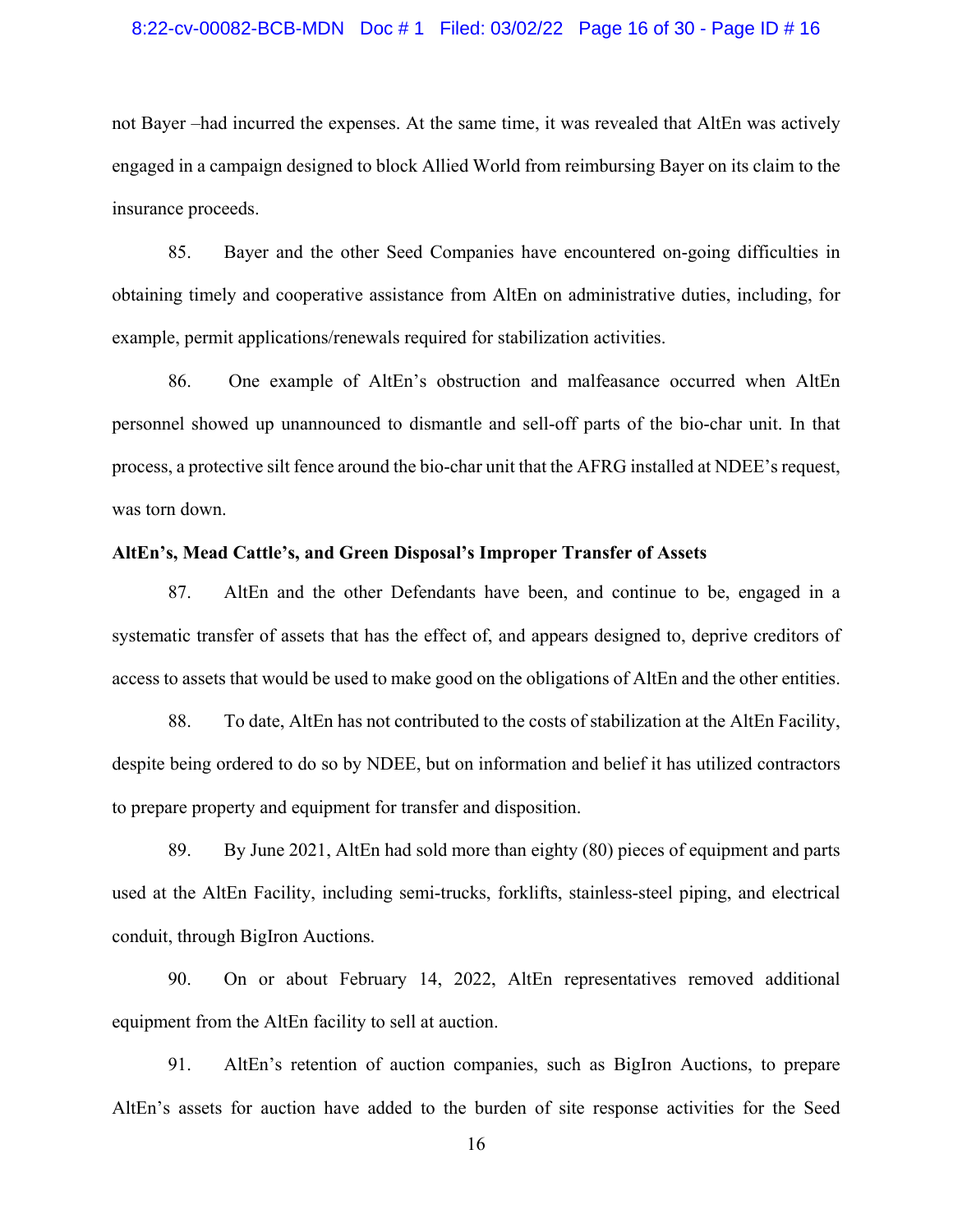#### 8:22-cv-00082-BCB-MDN Doc # 1 Filed: 03/02/22 Page 17 of 30 - Page ID # 17

Companies. For example, one auction company power-washed equipment that contained treated seed or seed residue without using proper erosion/containment protection, and the wash water flowed into sumps and nearby ditches leading to the emergency lagoon, thereby increasing the volume of wastewater that AltEn has abandoned at the site.

92. AltEn's and Mead Cattle's contractors have also left a large amount of treated seed on the ground that has been washed off equipment, which itself will need to be managed and will increase the volume of stormwater that requires management.

93. In the spring of 2021, Mead Cattle sold the feedlot property to Champion Feeders of Texas ("Champion Feeders") for an estimated \$22,000,000. Mead Cattle completed this sale over the written objections of Bayer and other Seed Companies.

94. On May 25, 2021, the Saunders County Board granted a conditional-use permit to Champion Feeders to operate the Mead Cattle feedlot.

95. On December 27, 2021, the President of AltEn, Tanner Shaw, notified NDEE that a company in Kansas, B. Cole Agriculture, had purchased and agreed to remove the bio-char from the AltEn Facility. The purchaser reportedly intended to apply the bio-char to fields where it grew crops.

96. On December 30, 2021, NDEE sent a letter to Shaw regarding the proposed disposition of bio-char and labeling Shaw as "President, AltEn, LLC & Green Disposal Mead, LLC." Additionally, in a letter from Shaw to Thom Buell of NDEE dated November 12, 2021, Shaw signed as "President, AltEn, LLC" and wrote on behalf of Green Disposal Mead, LLC.

97. AltEn did not disclose to B. Cole Agriculture that bio-char produced from seedrecycling contained pesticides and was prohibited from use for agronomic purposes.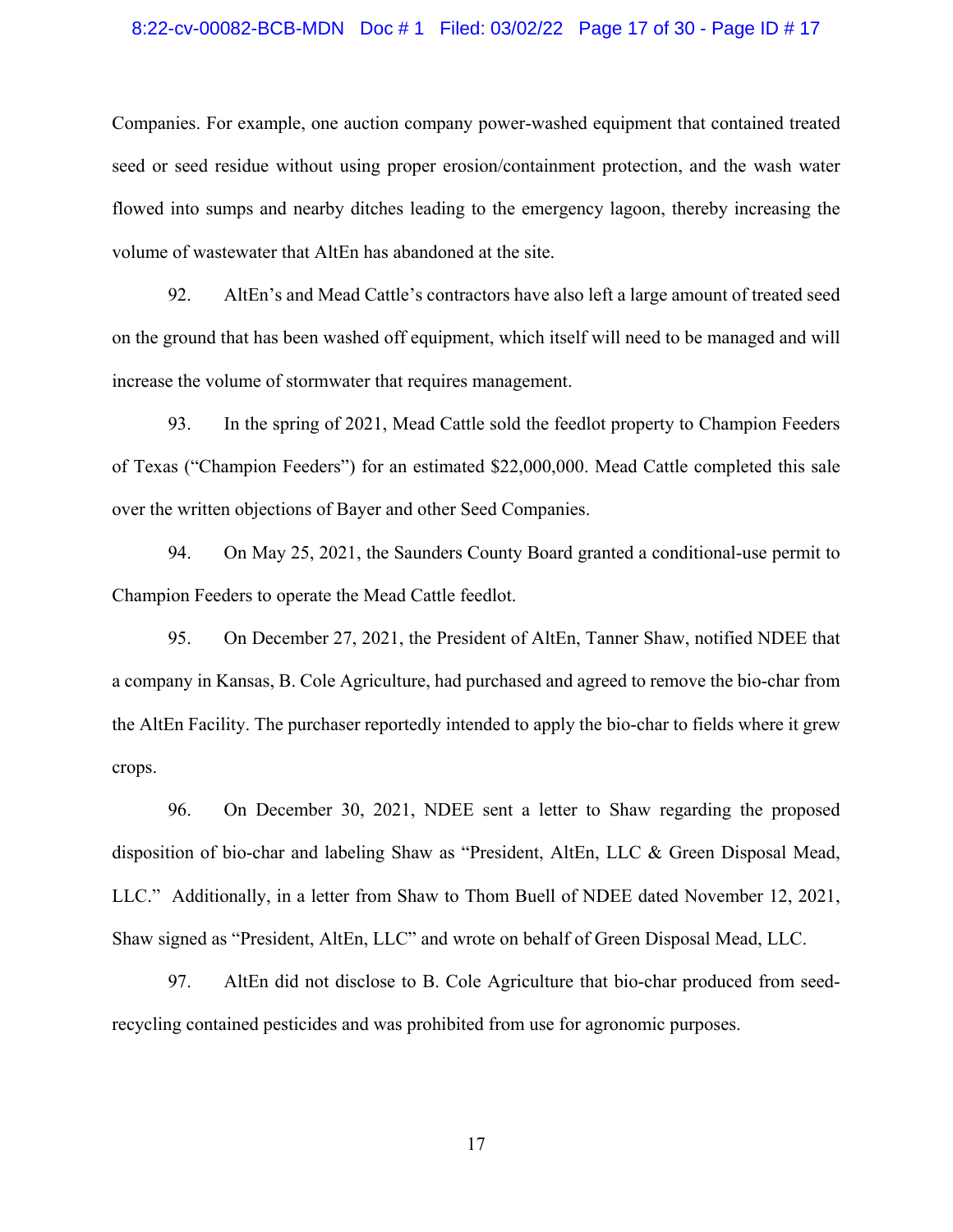98. After Nebraska officials learned of the planned transaction, NDEE notified B. Cole Agriculture that the bio-char was not suitable for land application, and B. Cole Agriculture backed out of its deal with AltEn. AltEn's plan for disposing of the bio-char, if any such plan exists, is now unclear.

99. There are approximately 1,140 supersacks of bio-char remaining in one of the AltEn Facility's Hoop Buildings.

# **Defendants are Liable to Bayer Directly or through the Alter Ego Doctrine.**

100. The Defendants are primarily owned and operated by Tanner Shaw and share numerous officers and agents.

101. The organizational structures of the companies owned or controlled by Tanner Shaw are, presumably by design, impossible to determine. There are dozens of AltEn-related entities; all of which frequently change names and places of incorporation, or become inactive.

102. Upon information and belief, Shaw grossly undercapitalized the Defendants.

103. Upon information and belief, Shaw diverted funds from the Defendants for his own improper uses.

104. Upon information and belief, the Defendants are mere facades for the personal dealings of Shaw and their operations are carried on by Shaw in disregard of the corporate entities.

105. The Defendants are the alter egos of Shaw, and the corporate veil should be pierced and Shaw held personally liable for all of the entities' actions.

106. Upon information and belief, Shaw exercised his control over the Defendants to commit a fraud against Bayer.

107. It would be an injustice to Bayer if Shaw and the other Defendants were permitted to perpetrate such a fraud to avoid the material obligations that AltEn committed to Bayer to undertake with respect to the RRM including the payment of significant sums and the management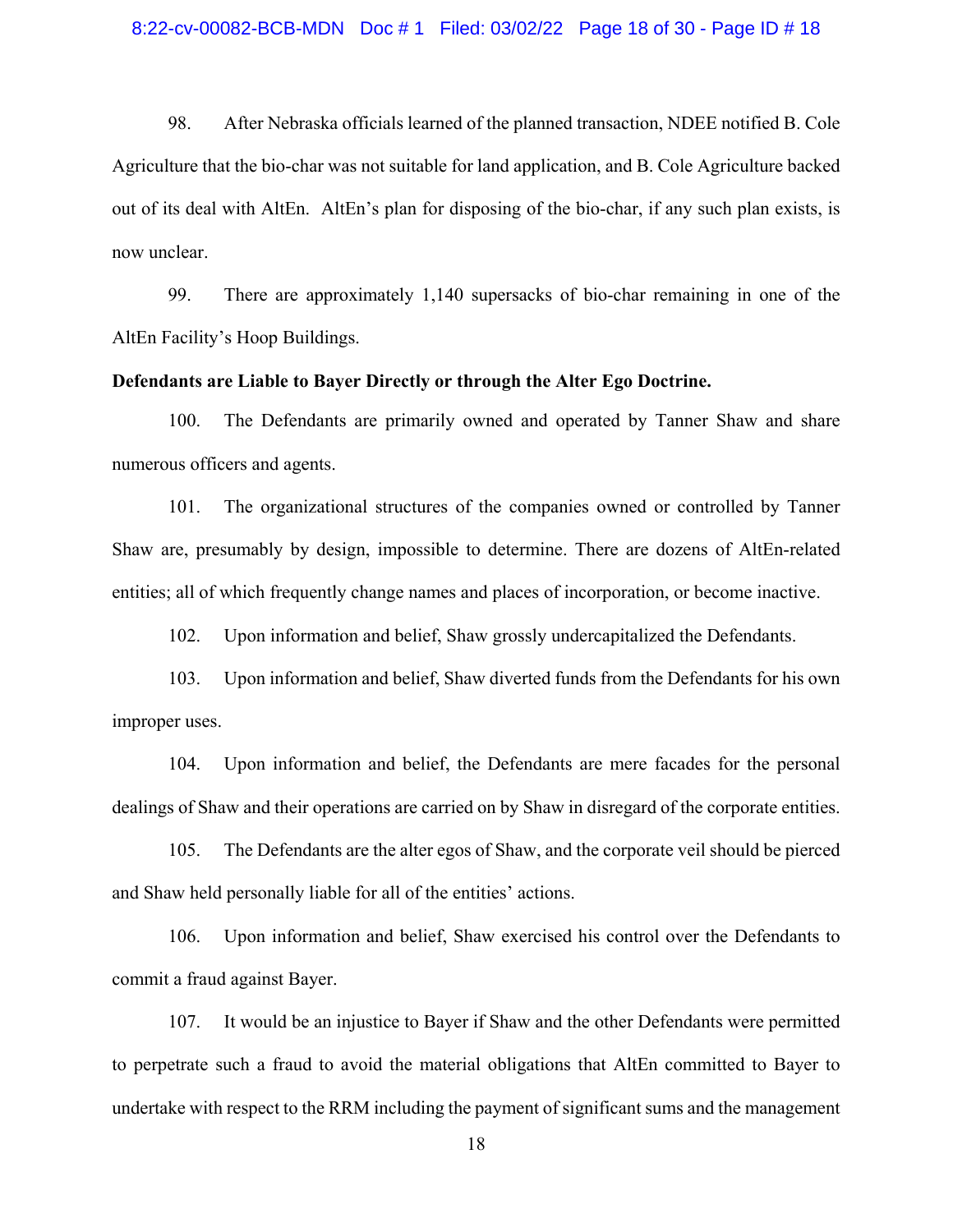## 8:22-cv-00082-BCB-MDN Doc # 1 Filed: 03/02/22 Page 19 of 30 - Page ID # 19

of the RRM and RRM-related by-products in a safe manner, and Shaw is therefore subject to personal liability for Bayer's damages as alleged herein.

108. Upon information and belief, Defendants Shaw and Platte River Green Fuels control AltEn to the point that it shows no separate corporate interests of its own.

109. Upon information and belief, the same, or substantially the same, owners control the Defendants and their management and financing are so commingled that following the corporate form would lead to injustice.

110. It would be an injustice to Bayer if Defendants were permitted to perpetrate such a fraud to avoid paying Bayer the amounts due and owed to it, and Defendants are therefore subject to liability for Bayer's damages as alleged herein.

# **DAMAGES**

111. As a direct and proximate result of the Defendants' actions, Bayer has sustained damages in an amount exceeding \$75,000 to be determined at trial.

# **COUNT I Breach of Contract against AltEn**

112. The foregoing paragraphs are incorporated as if fully stated herein.

113. In June 2016, AltEn and Bayer had capacity to and did mutually enter into a written contract known as the RRM Agreement, and as amended in 2018 and 2019, provided that Bayer supply RRM to AltEn for purposes of ethanol production and for use in a manner that complies with all applicable laws.

114. The RRM Agreement provides for ample valid consideration for AltEn's contractual obligations to Bayer pursuant to the RRM Agreement, primarily in the form of Bayer's provision of RRM to AltEn.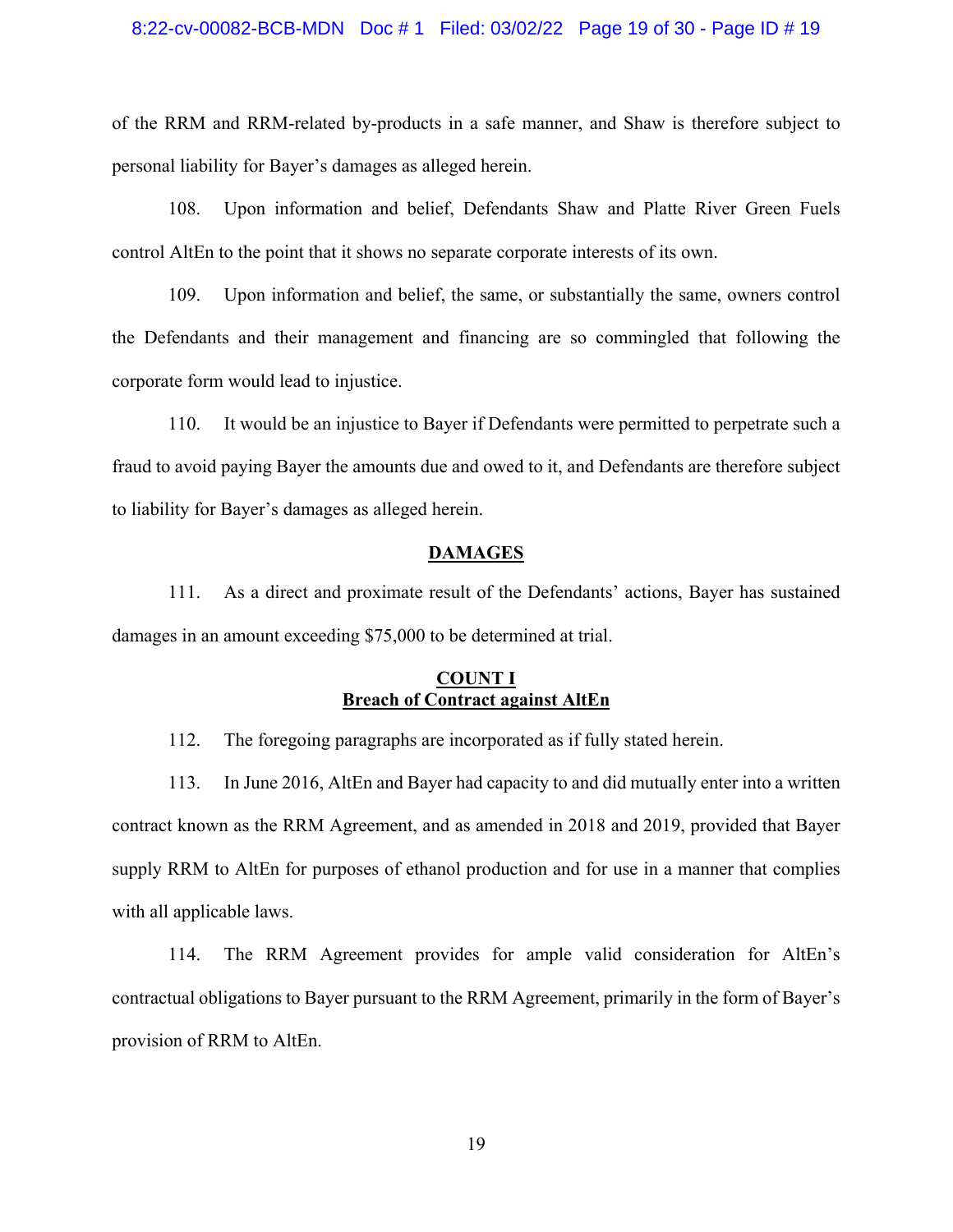115. Bayer has fully complied with all terms and conditions required under the RRM Agreement and has fully performed all contractual obligations under the Agreement, primarily in the form of providing RRM to AltEn. All conditions precedent, to the extent any exist, have occurred.

116. AltEn materially breached its contractual obligations to Bayer under the RRM Agreement, including by failing to convert all solid by-products resulting from use of the RRM into bio-char and failing to recycle all liquid by-product within the site. See Exh. 1, RRM ¶ 8.

117. AltEn materially breached its contractual obligations to Bayer under the RRM Agreement by using RRM-related by-products for livestock feed or for agronomic purposes. See Exh. 1, RRM ¶ 8.

118. AltEn materially breached its contractual obligations to Bayer under the RRM Agreement by failing to handle, store, and process RRM so that it was segregated from seed whose by-products from ethanol manufacturing may be used for livestock feed or agronomic purposes. See Exh. 1, RRM ¶ 8.

119. AltEn materially breached its contractual obligations to Bayer under the RRM Agreement by failing to comply with all applicable federal, state, and local laws and by failing to notify Bayer about those violations. See Exh. 1, RRM  $\P$  7, 12.

120. AltEn materially breached its contractual obligations to Bayer by failing to remain in compliance with all permits, licenses, and certifications necessary for utilizing RRM, as required in the RRM Agreement. See Exh. 1, RRM ¶ 7(c).

121. AltEn materially breached its contractual obligations by referring to Bayer in promotional and marketing materials. See Exh. 1, RRM ¶ 9 and Exhibit 2.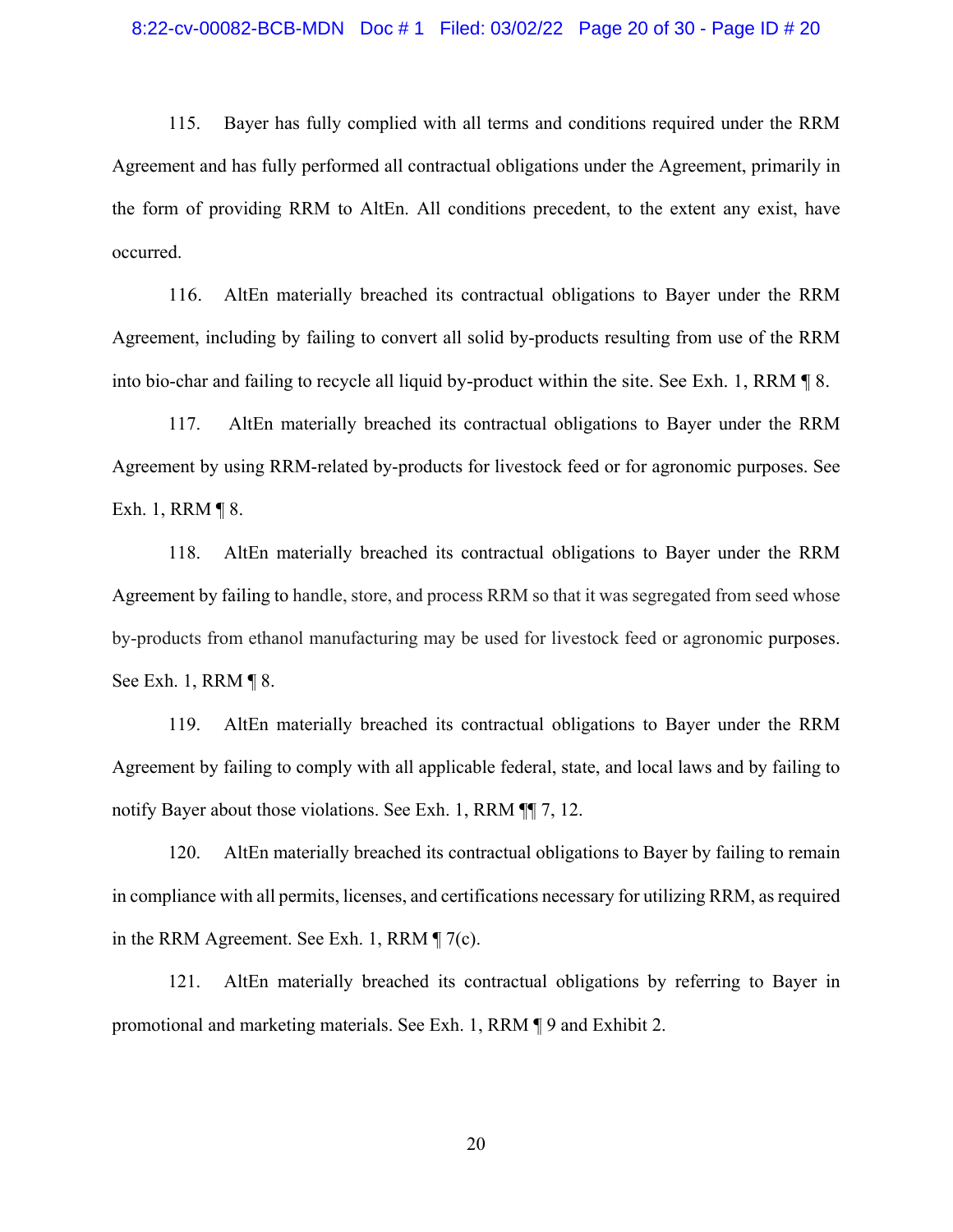#### 8:22-cv-00082-BCB-MDN Doc # 1 Filed: 03/02/22 Page 21 of 30 - Page ID # 21

122. AltEn materially breached its contractual obligations by failing to pay Bayer for RRM. See Exh.1, RRM-Exhibit A, ¶ 10, and Exhs. 1A and 1B.

123. Bayer has notified AltEn orally and in writing that AltEn is failing to satisfy its contractual obligations under the RRM Agreement.

124. Bayer has and will continue to suffer losses, expenses, costs, liability obligations, and damages, all measurable with reference to the RRM Agreement, and all directly and proximately caused by the unlawful and improper acts and material contractual breaches of AltEn, its owners, contractors, officers, employees, representatives and agents in an amount to be determined at trial. These damages include actual, benefit-of-the-bargain, consequential, and special damages. Benefit-of-the-bargain damages include but are not necessarily limited to more than \$500,000 that AltEn owes Bayer for RRM Bayer provided AltEn pursuant to the RRM Agreement.

# **COUNT II Breach of Contract – Contractual Indemnity against AltEn**

125. The foregoing paragraphs are incorporated as if fully stated herein.

126. The RRM Agreement between AltEn and Bayer, described more fully in Count I *supra*, contractually obligates AltEn to indemnify Bayer from and against "any and all third-party or direct claims, liabilities, suits, proceedings, judgments, orders, fines, penalties, damages (special, incidental, consequential, or indirect), losses, costs, and expenses" arising out of or connected with any RRM following delivery, AltEn's and its contractors' activity under or related to the RRM Agreement, negligent acts or omissions by AltEn or its employees or agents, or any failure by AltEn or its employees or agents to comply with the RRM Agreement. Such covered damages include but are not limited to "damage to or loss or destruction of any property" and "any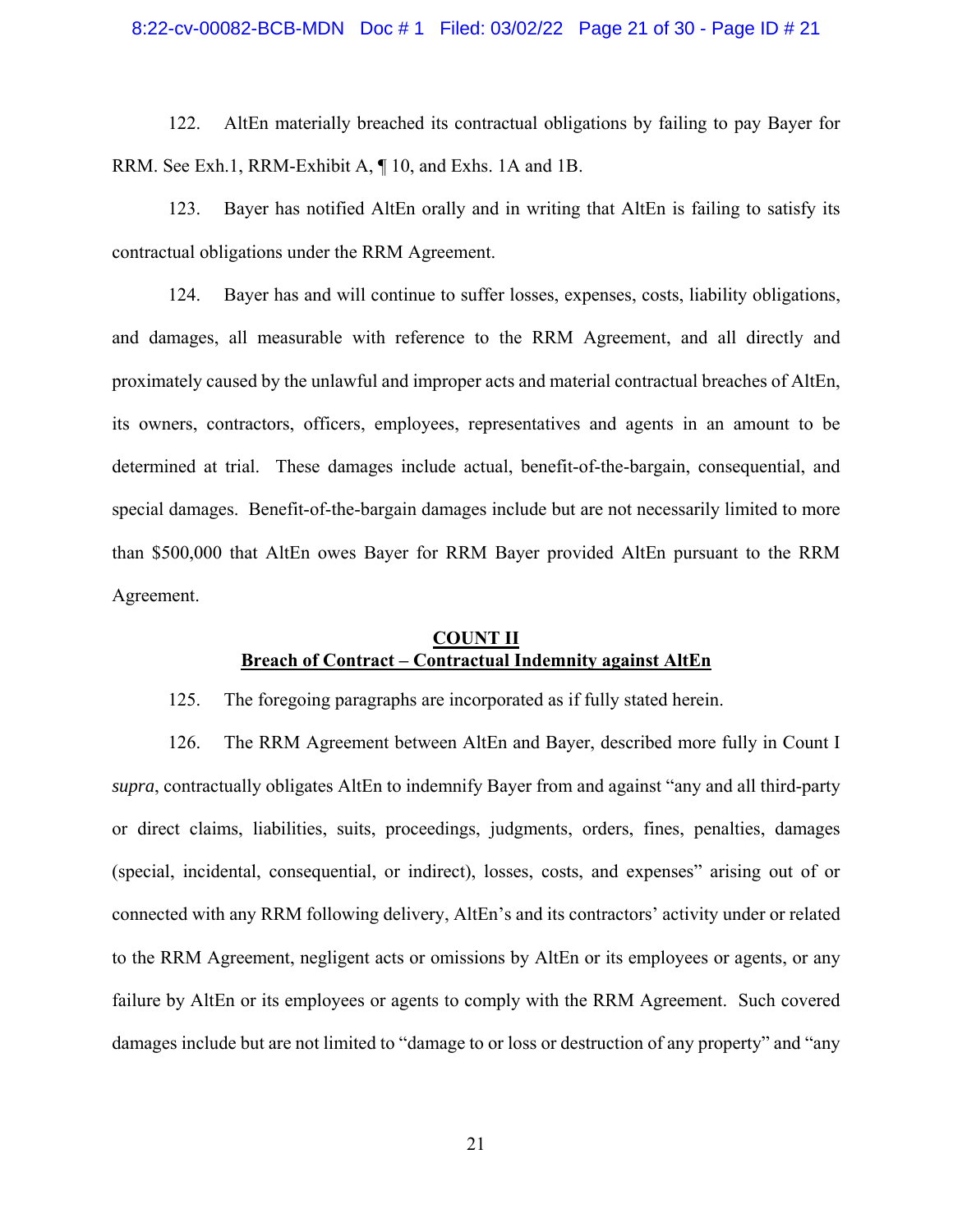### 8:22-cv-00082-BCB-MDN Doc # 1 Filed: 03/02/22 Page 22 of 30 - Page ID # 22

contamination of, injury or damage to or adverse effect on persons, animals, aquatic or wild life, vegetation, waters, air, land or the environment." See Exh. 1, RMM ¶ 10.

127. The RRM Agreement provide for ample valid consideration for AltEn's contractual indemnification obligations to Bayer pursuant to the RRM Agreement, primarily in the form of Bayer's provision of RRM to AltEn.

128. Bayer has fully complied with all terms and conditions required under the RRM Agreement and has fully performed all contractual obligations thereunder, primarily in the form of providing RRM to AltEn. All conditions precedent, to the extent any exist, have occurred.

129. In March 2021, Bayer confirmed in writing its demand to AltEn to indemnify Bayer for its costs relating to any environmental claims that have arisen, or may arise, with respect to AltEn's operations in Mead, Nebraska. Bayer also requested in writing that AltEn put its insurance carrier on notice of Bayer's claims.

130. To date, neither AltEn nor its insurance carrier, Allied World, have indemnified Bayer for its expenditures responding to the releases from the digester failure at the site.

131. AltEn submitted invoices totaling nearly \$1.5 million to Allied World for work contracted for and paid for by Bayer and misrepresented that it, not Bayer, had paid for the February and March 2021 expenses.

132. AltEn materially breached its contractual obligations to Bayer under the RRM Agreement by failing and/or refusing to indemnify Bayer, and by failing to provide insurance coverage as required in the RRM Agreement.

133. Bayer has notified AltEn in writing that AltEn is failing to satisfy its contractual obligations under the RRM Agreement.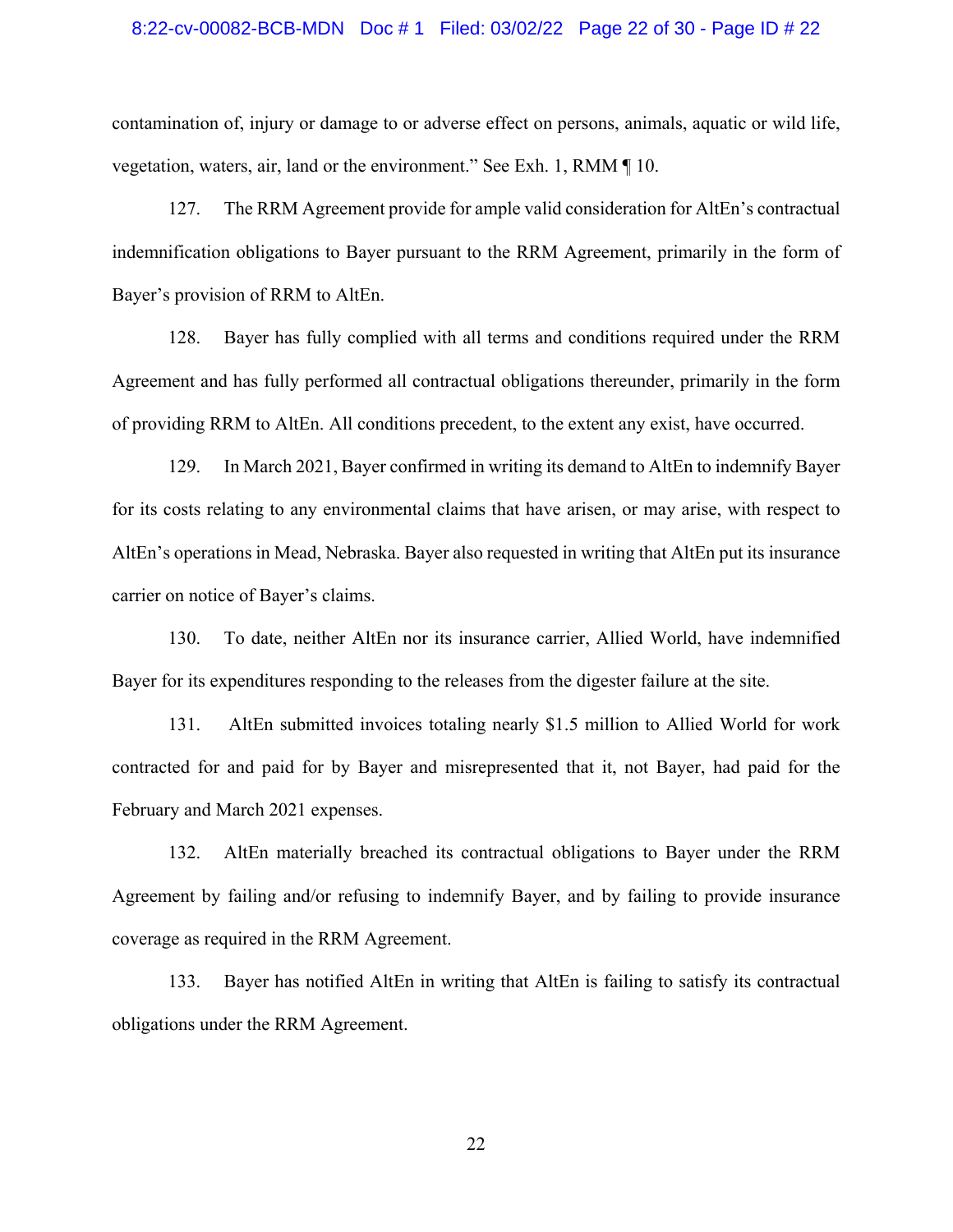#### 8:22-cv-00082-BCB-MDN Doc # 1 Filed: 03/02/22 Page 23 of 30 - Page ID # 23

134. Bayer has and will continue to suffer losses, expenses, costs, liability obligations, and damages, all measurable with reference to the RRM Agreement, and all directly and proximately caused by the unlawful and improper acts and material contractual breaches of AltEn, its owners, contractors, officers, employees, representatives and agents in an amount to be determined at trial. These damages include actual, benefit-of-the-bargain, consequential, and special damages. Damages include but are not limited to the nearly \$1,500,000 spent for initial emergency response and remediation invoices paid responding to the February discharge event, as well as expenses Bayer incurred beyond March 2021.

# **COUNT III Declaratory and Injunctive Relief on Voidable Transfers pursuant to the Nebraska Uniform Voidable Transactions Act ("UVTA"), Neb. Rev. Stat. § 36-801 to 36-815**

135. The foregoing paragraphs are incorporated as if fully stated herein.

136. Bayer is a Creditor of AltEn, Mead Cattle, Green Disposal, and Platte River because Bayer has the legal and/or equitable right to payment from them.

137. Following the February 2021 discharge event, AltEn ceased operations at the AltEn Facility and sold the majority of its assets. Mead Cattle sold the majority of its assets at auction and subsequently sold the Mead Cattle feedlot to Champion Feeders of Hereford, Texas for over \$22,000,000. Upon information and belief, Green Disposal similarly is liquidating its assets.

138. Neither AltEn, Mead Cattle, Green Disposal, nor Platte River, collectively or separately, have dedicated liquid proceeds, or any other funds, to respond to the demands of the NDEE and for remediation of the site.

139. Upon information and belief, since at least the time of the February 2021 discharge event, Defendants have been constructively insolvent as addressed in Neb. Rev. Stat. § 36-  $805(a)(2)$ , and are actually insolvent within the meaning of Neb. Rev. Stat. § 36-803.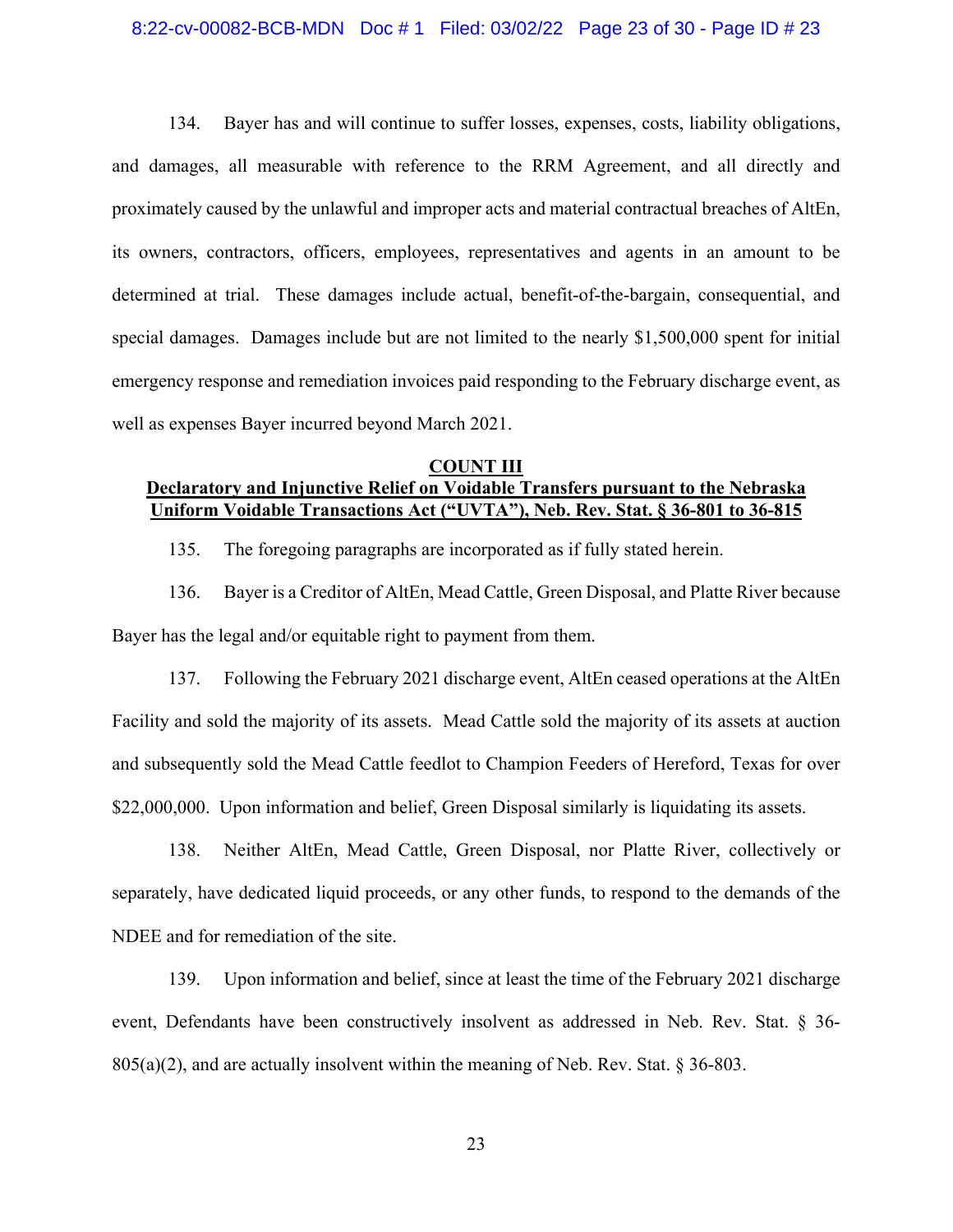## 8:22-cv-00082-BCB-MDN Doc # 1 Filed: 03/02/22 Page 24 of 30 - Page ID # 24

140. Upon information and belief, the past and present threatened transfers of assets of AltEn, Mead Cattle, Green Disposal, and Platte River have been made with actual intent to hinder, delay, or defraud Bayer and other creditors.

141. The transfers were concealed from Bayer and other creditors.

142. AltEn, Mead Cattle, Green Disposal, and Platte River had been sued or threatened with suit before the transfers were made.

143. The transfers occurred shortly before or shortly after substantial debts were incurred by AltEn, Mead Cattle, Green Disposal, and Platte River, including without limitation liabilities associated with the February 2021 discharge event.

144. Upon information and belief, these transfers were made without receiving a reasonably equivalent value in exchange for the transfer at a time when AltEn, Mead Cattle, Green Disposal, and Platte River reasonably should have believed that they would incur debts beyond their ability to pay as they came due, and had unreasonably small remaining assets in relation to the transfer.

145. Upon information and belief, these transfers were not made in the ordinary course of AltEn's, Mead Cattle's, or Green Disposal's business.

146. Accordingly, these transfers are voidable as to Bayer under Nebraska statute, and any present or future transfers of like kind will be voidable.

147. Bayer requests a declaration by this Court of avoidance of all transfers of AltEn's, Mead Cattle's, and Green Disposal's assets following the February 2021 discharge event for less than reasonably equivalent value, including distributions to members of the debtor limited liability companies, pursuant to Neb. Rev. Stat.  $\S 36-808(a)(1)$ .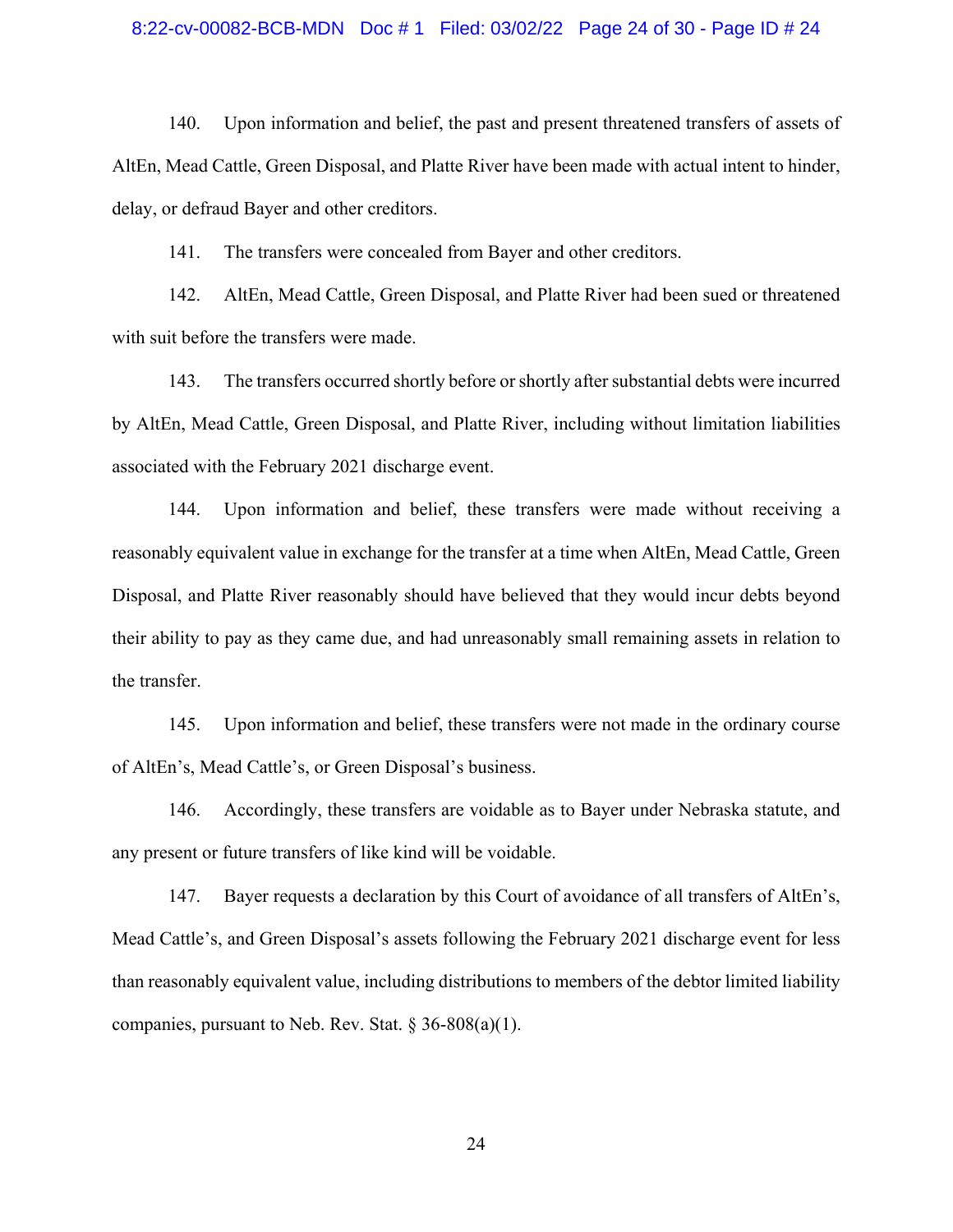## 8:22-cv-00082-BCB-MDN Doc # 1 Filed: 03/02/22 Page 25 of 30 - Page ID # 25

148. Bayer further requests a declaration by this Court that any distributions to the members of the debtor limited liability companies or to Shaw following the February 2021 discharge event constitute transfers made with the actual intent to hinder, delay, or defraud creditors of the debtor limited liability companies. Such distributions include but are not limited to distributions to Defendant Platte River Green Fuels.

149. An actual, present, and justiciable controversy exists as, upon information and belief, the debtor limited liability companies and Shaw deny that transfers they have made since the February 2021 discharge event are voidable under the Nebraska UVTA.

150. Bayer lacks information and belief as to the recipients of the voidable transfers but will seek leave to amend this complaint to add them as party defendants, request judgments against such transferees pursuant to Neb. Rev. Stat.  $\S 36-809(b)(1)$ , and seek an injunction against such transferees disposing of transferred assets pursuant to Neb. Rev. Stat.  $\S 36-808(a)(3)(i)$ .

151. Bayer hereby seeks an injunction against AltEn, Mead Cattle, Green Disposal, and Shaw further transferring and/or disposing of assets, pursuant to Neb. Rev. Stat. § 36-808(a)(3)(i).

# **COUNT IV Common Law Indemnity against All Defendants**

152. The foregoing paragraphs are incorporated as if fully stated herein.

153. Bayer has sustained losses, expenses, costs, liability obligations, and damages as a result of the unlawful and improper acts of Defendants and their owners, contractors, officers, employees, representatives and agents.

154. At the urging of governmental agencies, and in order to prevent irreparable environmental harm, Bayer has incurred expenses to address the February 2021 discharge event and, as part of the AFRG, has incurred expenses to continue necessary work to abate hazards created by AltEn's breach, which in justice Defendants ought to have paid and/or agreed to pay.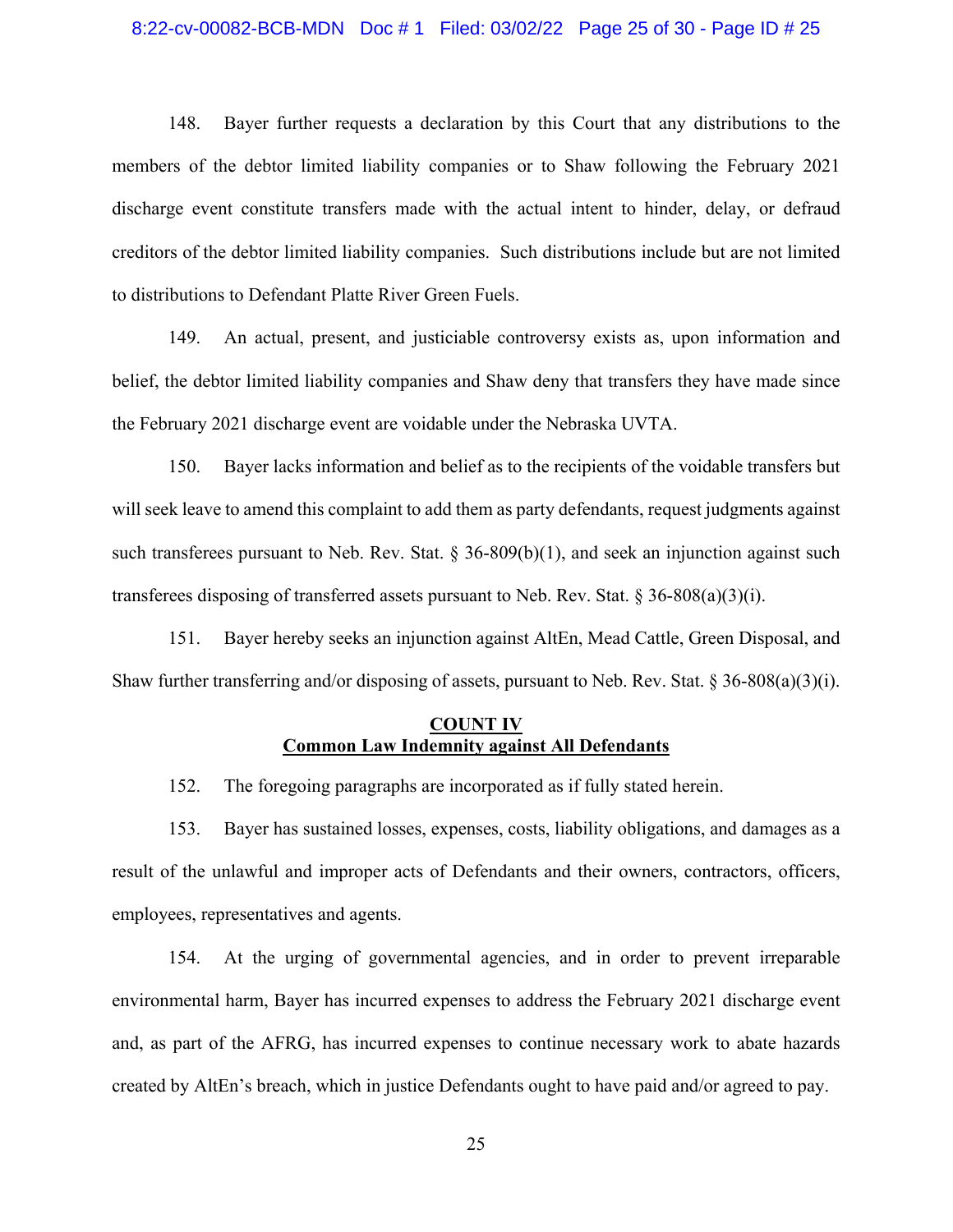#### 8:22-cv-00082-BCB-MDN Doc # 1 Filed: 03/02/22 Page 26 of 30 - Page ID # 26

155. Bayer is free of wrongdoing and did not in any way cause or contribute to the February 2021 discharge event or the need for the expenditures Bayer has made to address the February 2021 discharge event. Bayer bears no responsibility for the costs Bayer has expended to respond to the February 2021 discharge event.

156. Bayer is entitled to indemnification by one or more of the Defendants for the loss, expenses, costs, liability obligations and damages Bayer has sustained, plus any additional damages Bayer may suffer in the future in connection with the February 2021 discharge event.

# **COUNT V Contribution against All Defendants**

157. The foregoing paragraphs are incorporated as if fully stated herein.

158. Bayer has sustained losses, expenses, costs, liability obligations, and damages as a result of the unlawful and improper acts of Defendants and their owners, contractors, officers, employees, representatives and agents.

159. If and to the extent Bayer shares any common liability with Defendants, Bayer has discharged more than its fair share of that common liability in responding to the February 2021 discharge event, benefitting Defendants.

160. With regard to at least some of the expenses Defendants bore responsibility for, Bayer has paid such expenses in full, extinguishing the liability of Defendants with regard to those expenses.

161. Bayer is entitled to contribution by one or more of the Defendants for the loss, expenses, costs, liability obligations and damages sustained by Bayer, in an amount to be proven at trial related to sums paid by Bayer to clean up the AltEn Facility site, plus any additional damages Bayer may suffer in the future in connection with this matter.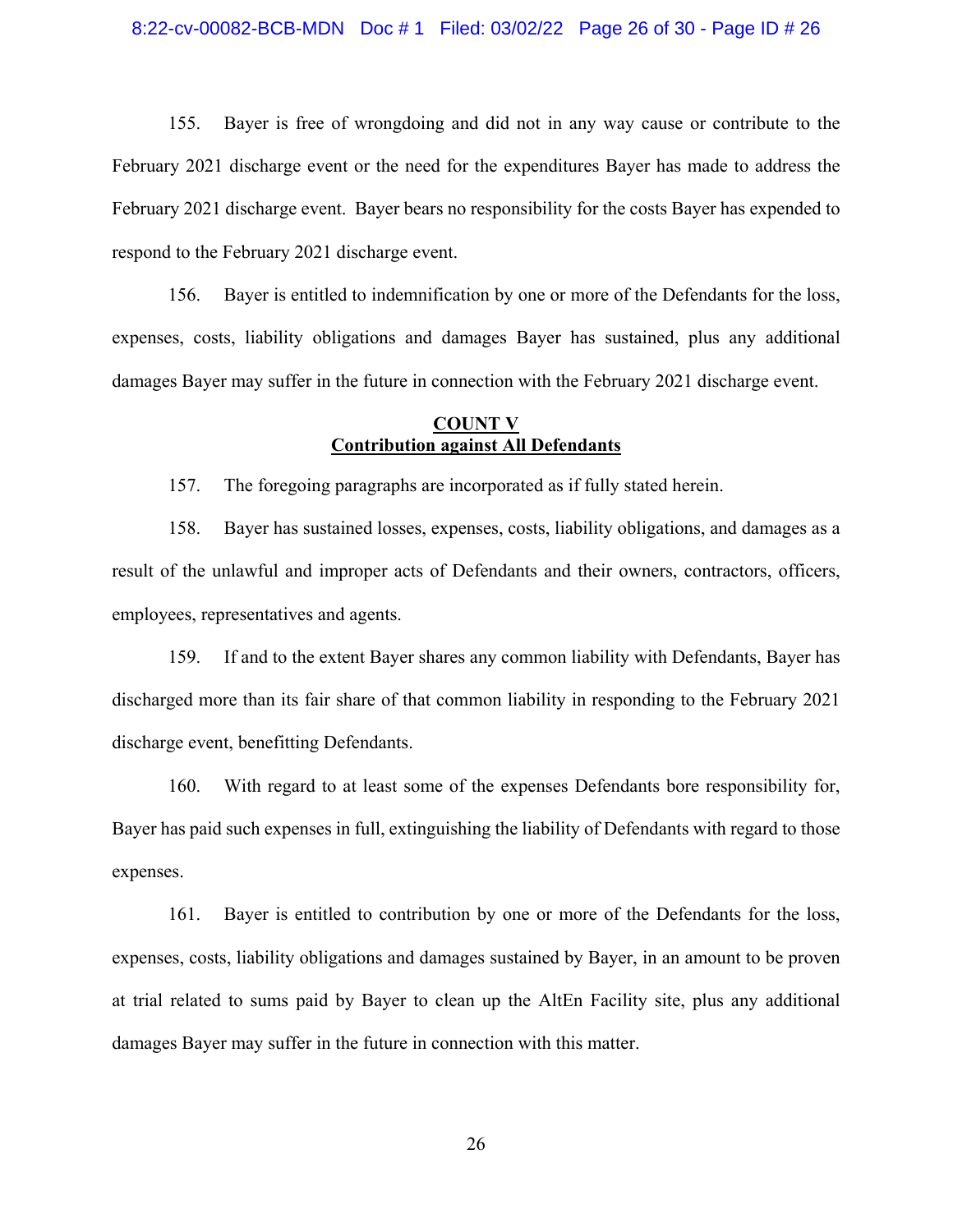# **COUNT VI Equitable Subrogation against All Defendants**

162. The foregoing paragraphs are incorporated as if fully stated herein.

163. AltEn is responsible for various errors and omissions regarding the construction and design of the AltEn facility.

164. As a result, Bayer and other Seed Companies have incurred damages in an amount to be proven at trial related to sums incurred to respond to environmental conditions and stabilize the AltEn Facility site. The damages Bayer has incurred and may continue to incur were proximately caused by AltEn, not by Bayer.

165. In equity and good conscience, Defendants should have paid the expenses Bayer paid to address the February 2021 discharge event.

166. Bayer is entitled to assert a right of subrogation against one or more of the Defendants in an amount to be proven at trial related to sums paid by Bayer to clean up the site, plus any additional damages Bayer may suffer in the future.

# **COUNT VII Unjust Enrichment against All Defendants**

167. The foregoing paragraphs are incorporated as if fully stated herein.

168. Bayer has and continues to incur costs to respond to environmental conditions and stabilize the AltEn Facility site, under a threat of compulsion and government request. This transferred to and conferred a benefit upon Defendants, without adequate legal ground, because Defendants have been able to profit from Bayer's efforts and avoid contributing to cleanup costs.

169. Defendants are aware of and have retained that benefit.

170. Bayer's expenses to respond to environmental conditions and stabilize the AltEn Facility site have not benefitted Bayer.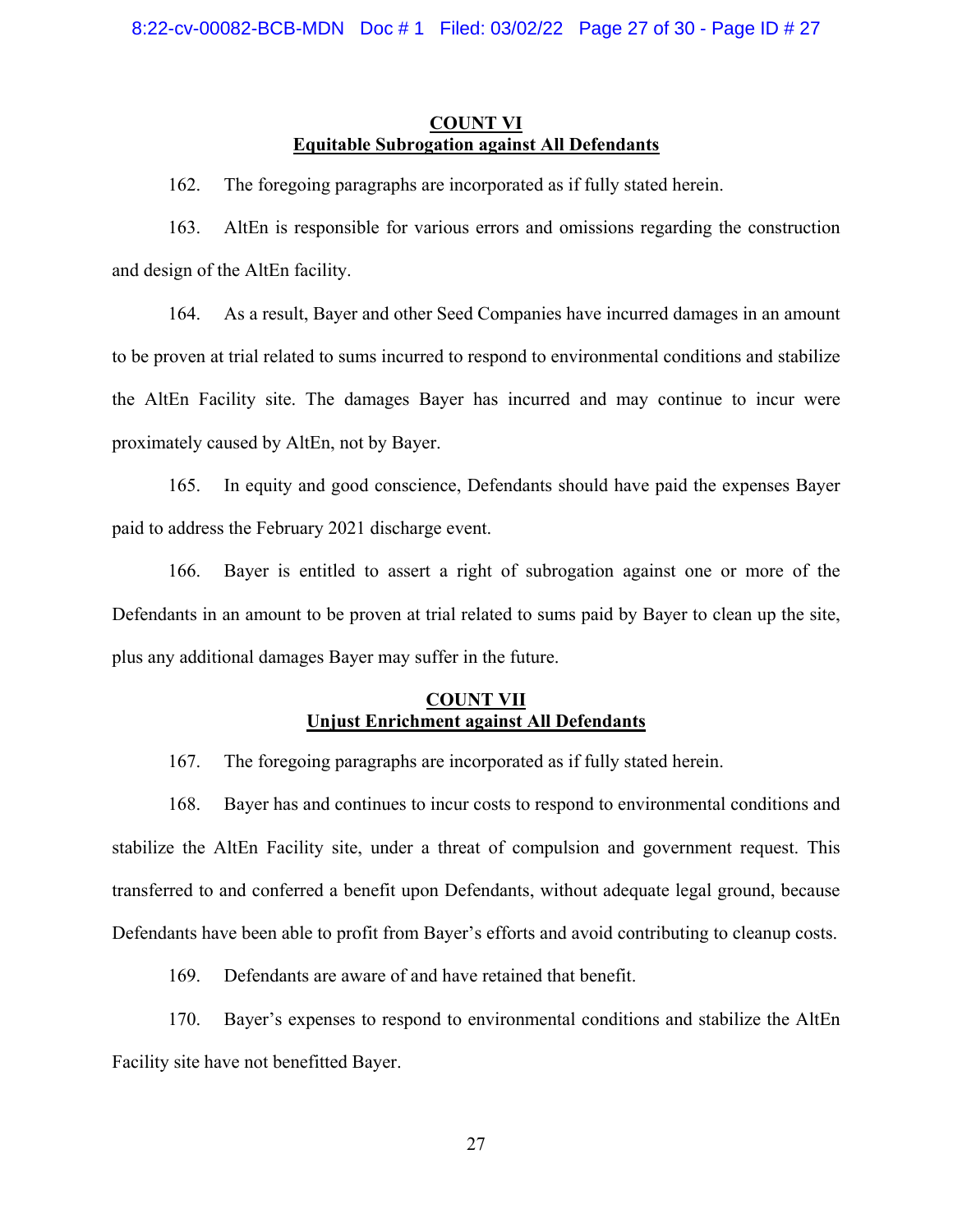#### 8:22-cv-00082-BCB-MDN Doc # 1 Filed: 03/02/22 Page 28 of 30 - Page ID # 28

171. It would be unjust and inequitable for Defendants to retain these benefits without properly compensating Bayer for the costs it has incurred to respond to conditions and stabilize the AltEn Facility site.

172. In justice and fairness Bayer is entitled to compensation by one or more Defendants for the sums paid by Bayer to respond to conditions and stabilize the AltEn Facility site.

# **COUNT VIII Fraudulent Misrepresentation against AltEn**

173. The foregoing paragraphs are incorporated as if fully stated herein.

174. AltEn represented to Bayer, in the RRM Agreement and in AltEn's marketing of its Green Recycling Program, that the AltEn Facility was properly equipped to safely handle RRM and was in compliance with environmental laws and requirements.

175. AltEn represented to Bayer that it would cooperate with Bayer in pursuing the insurance claim for Bayer's costs in responding to the February 2021 release, inducing Bayer to share its invoices. Alten then used those invoices to fraudulently pursue an insurance reimbursement, representing to its insurance carrier that it had paid the  $\sim$  \$1.5 Million to Clean Harbors that Bayer in fact had paid.

176. The above representations were false and fraudulent and AltEn knew the representations to be false or made them recklessly without knowledge of their truth and as positive assertions.

177. AltEn intended that Bayer would rely on the above representations.

178. Bayer did rely on AltEn's false and fraudulent representations.

179. Bayer's reliance on AltEn's representations about the ability of the AltEn facility to handle RRM was reasonable and justifiable.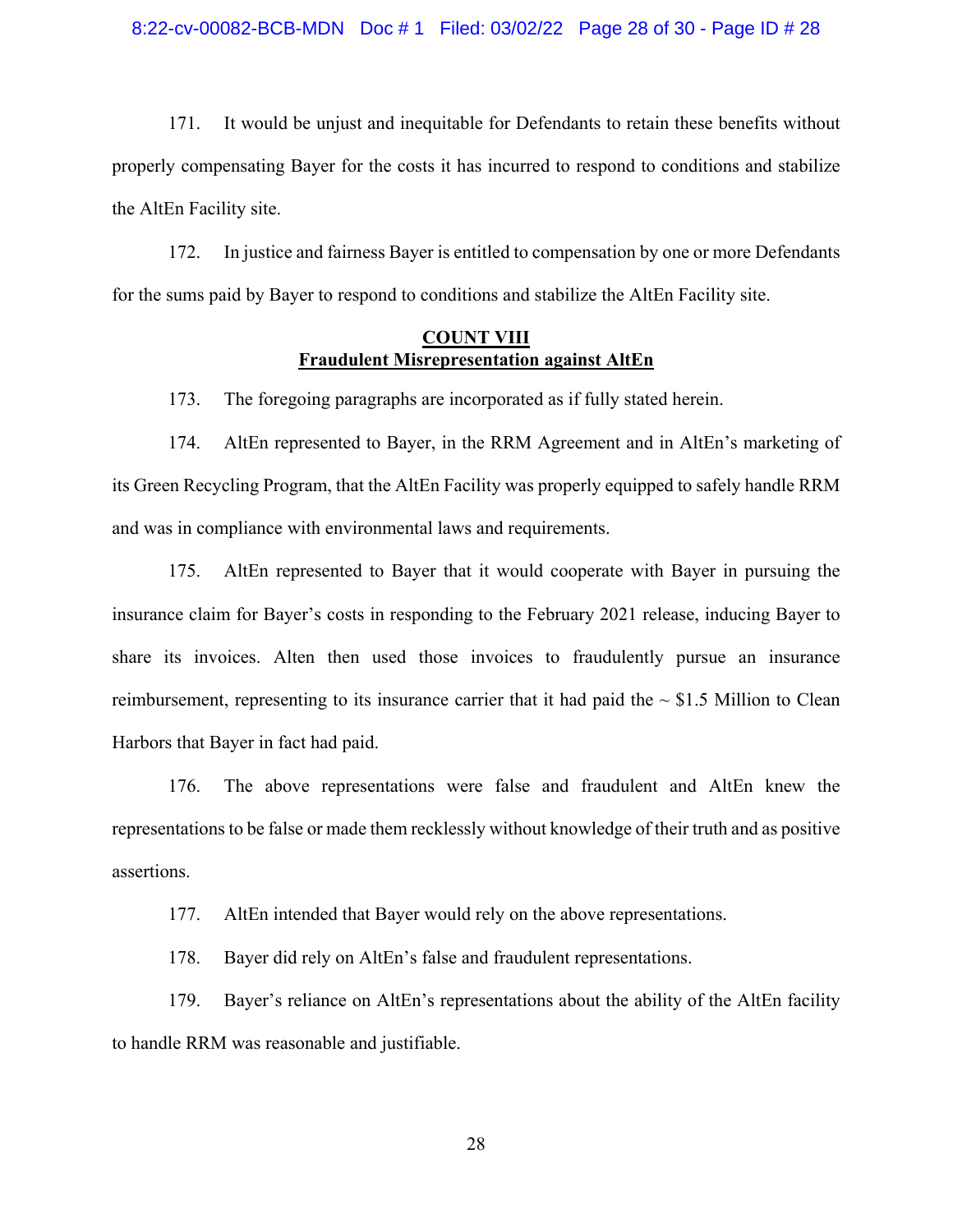180. AltEn's representations about the safety and capabilities of the AltEn facility proximately caused damages to Bayer in the form of expenses Bayer has incurred responding at the site.

# **JURY TRIAL DEMAND**

Bayer hereby demands a trial by jury for all issues that may be triable by jury in this action.

## **RELIEF REQUESTED**

WHEREFORE, Plaintiff respectfully requests relief as follows

a. Judgment entered in favor of Plaintiff and against Defendants (as applicable to each Count) of Plaintiff's Complaint and an award of compensatory and other damages alleged herein in amounts to be determined by the finder of fact, including future costs Plaintiff may incur associated with the site;

b. A declaration of this Court that all transfers of AltEn's, Mead Cattle's, Green Disposal's and Platte River's assets following the February 2021 discharge event for less than reasonably equivalent value are void under Nebraska law;

c. An injunction enjoining and restraining Defendants from further transferring and/or disposing their assets, to avert the likelihood of further injury to Plaintiff during the pendency of this action and to preserve the possibility of effective final relief;

d. An award of pre-judgment interest, attorney fees, costs and post-judgment interest in favor of Plaintiff and against Defendants;

e. All further legal and equitable relief as the Court may deem just and proper.